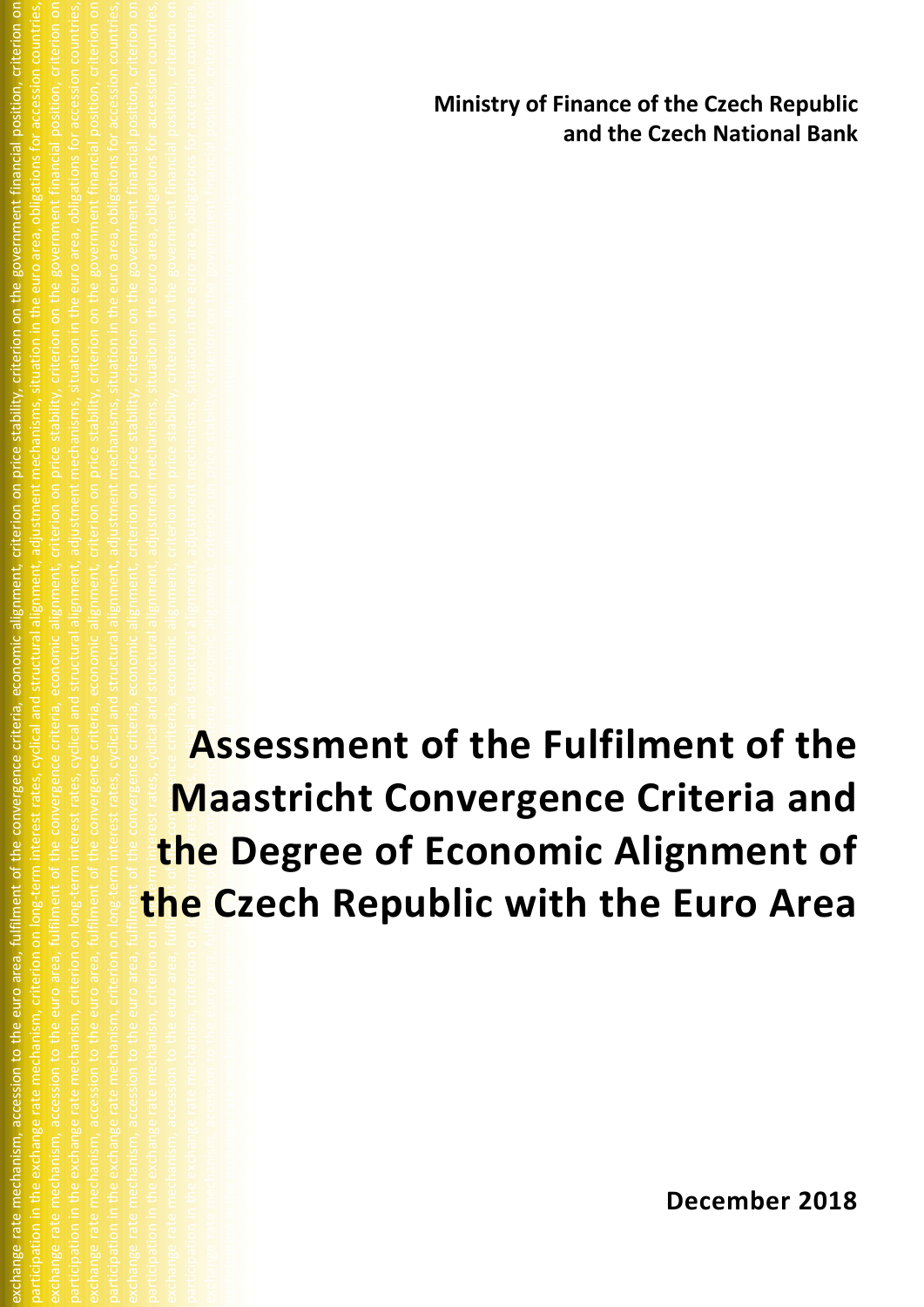**Assessment of the Fulfilment of the Maastricht Convergence Criteria and the Degree of Economic Alignment of the Czech Republic with the Euro Area** December 2018

> Ministry of Finance of the Czech Republic Letenská 15, 118 10 Prague 1

> > Czech National Bank Na Příkopě 28, 115 03 Prague 1

> > > E-mail: informace@mfcr.cz

ISSN 2533-5219 (on-line)

Issued yearly, free of charge

Electronic archive: http://www.mfcr.cz/en/statistics/fulfilment-of-the-maastricht-criteria [http://www.cnb.cz/en/monetary\\_policy/strategic\\_documents/emu\\_accession.html](http://www.cnb.cz/en/monetary_policy/strategic_documents/emu_accession.html)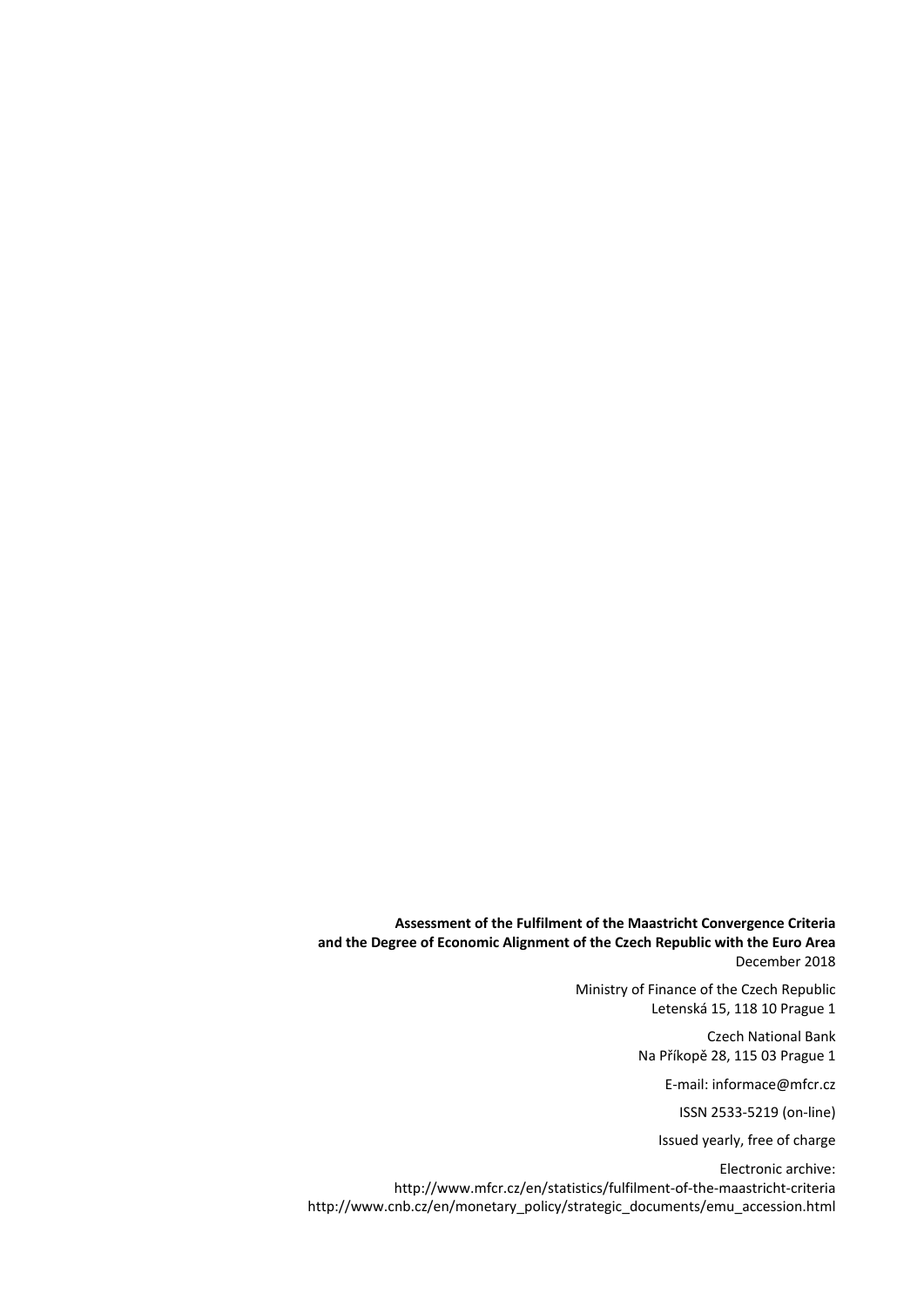**Assessment of the Fulfilment of the Maastricht Convergence Criteria and the Degree of Economic Alignment of the Czech Republic with the Euro Area**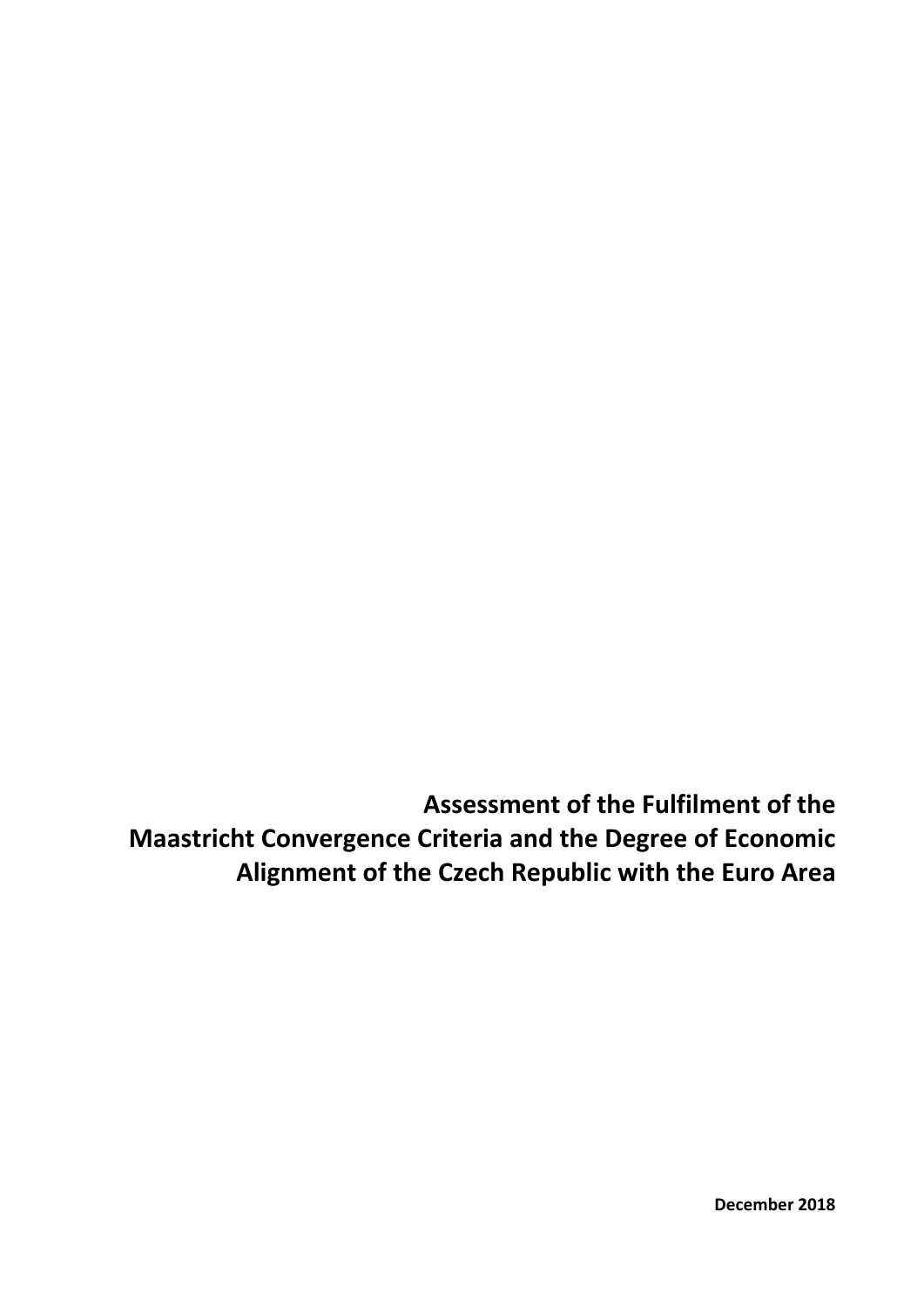# **Contents**

| 3 |                                                                                                       |  |
|---|-------------------------------------------------------------------------------------------------------|--|
|   |                                                                                                       |  |
|   |                                                                                                       |  |
|   |                                                                                                       |  |
|   |                                                                                                       |  |
|   |                                                                                                       |  |
|   |                                                                                                       |  |
|   |                                                                                                       |  |
|   |                                                                                                       |  |
| B | Appendix - Estimated Financial Obligations for the Czech Republic of Hypothetical Euro Area Entry  21 |  |
|   |                                                                                                       |  |

The Assessment of the Fulfilment of the Maastricht Convergence Criteria and the Degree of Economic Alignment of the Czech Republic with the Euro Area provides the Czech Government with a basis for appropriately timing entry into the exchange rate mechanism and subsequent adoption of the euro by the Czech Republic. It is available on the Ministry of Finance website at:

### *http://www.mfcr.cz/en/statistics/fulfilment-of-the-maastricht-criteria*

We welcome any relevant suggestions for improving the quality of the publication. Please send any comments to:

*informace@mfcr.cz*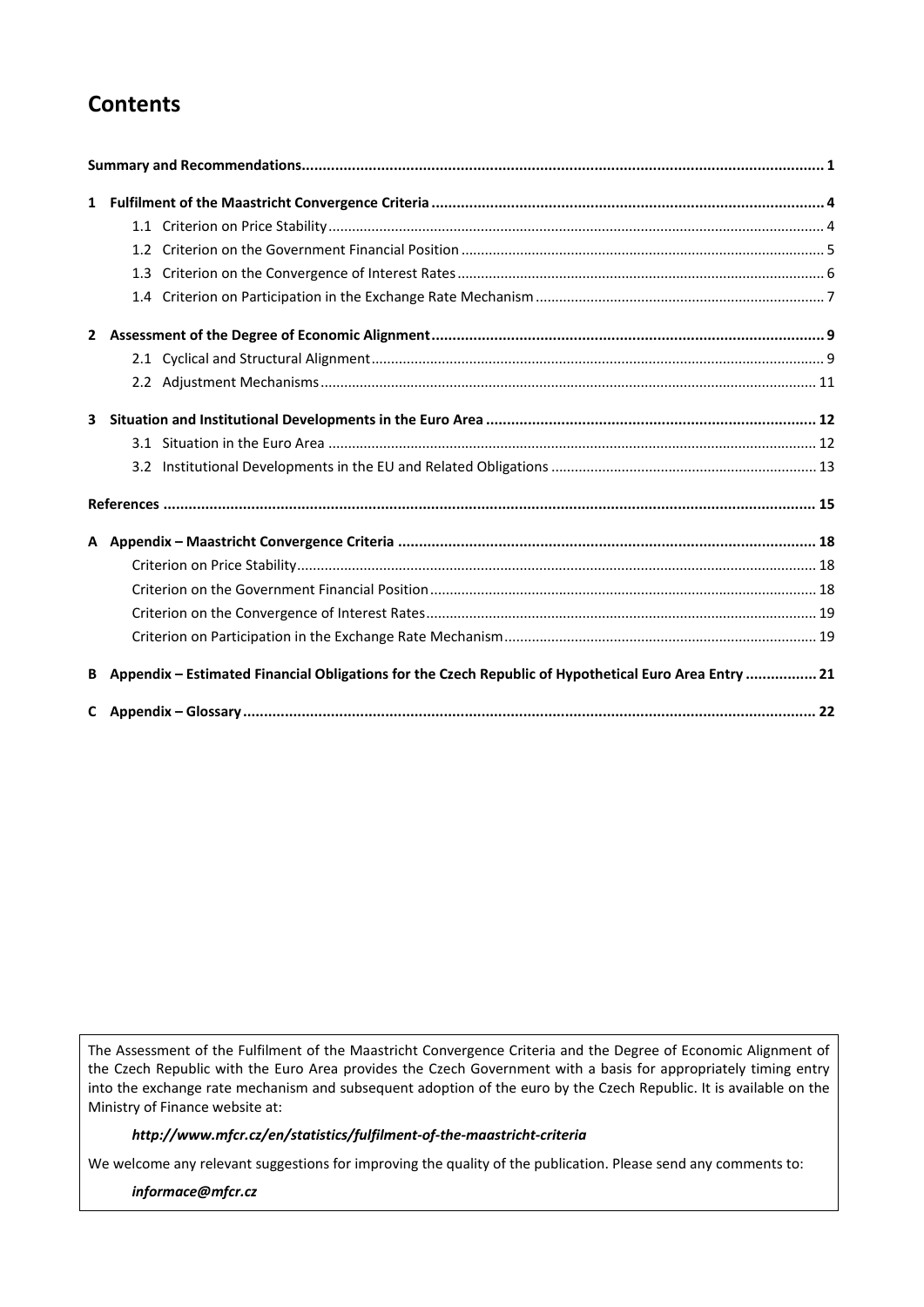# **Tables**

# **Charts**

| Chart 3.2: Structural balances and MTOs of euro area countries and the Czech Republic in 2017  13 |  |
|---------------------------------------------------------------------------------------------------|--|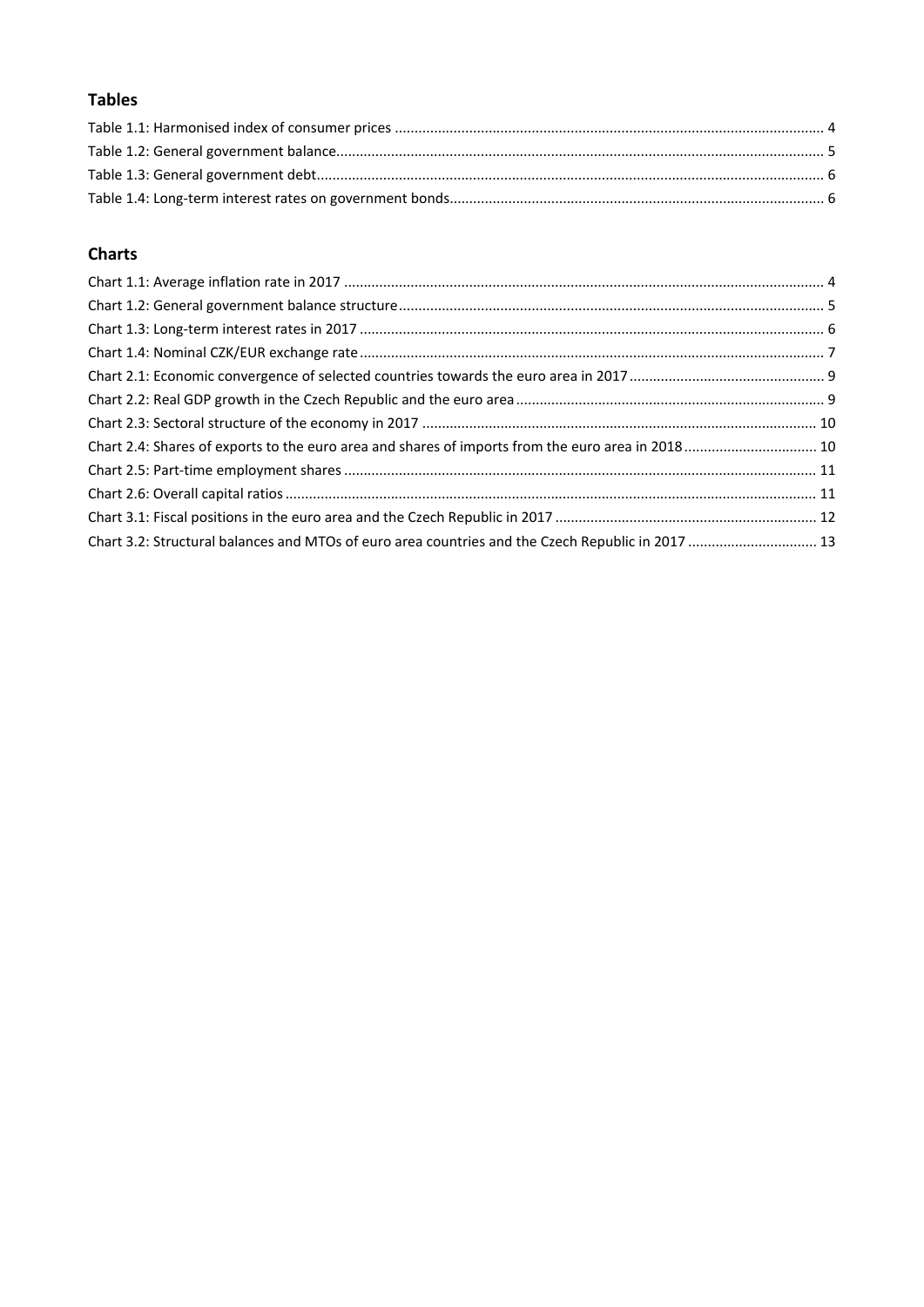## **Abbreviations**

## **Country codes**

AT – Austria, BE – Belgium, BG – Bulgaria, CY – Cyprus, CZ – Czech Republic, DE – Germany, DK – Denmark, EE – Estonia, ES – Spain, FI – Finland, FR – France, GR – Greece, HR – Croatia, HU – Hungary, IE – Ireland, IT – Italy, LT – Lithuania, LU – Luxembourg, LV – Latvia, MT – Malta, NL – Netherlands, PL – Poland, PT – Portugal, RO – Romania, SE – Sweden, SI – Slovenia, SK – Slovakia, UK – United Kingdom

## **Symbols used in tables**

A dash (–) in place of a number indicates that the phenomenon did not occur.

## **Cut-off dates for data sources**

Macroeconomic data sources pertain to 18 October 2018 and fiscal data to 2 November 2018.

### **Note**

Sum totals published in tables may be subject to inaccuracy in the last decimal place in some cases due to rounding.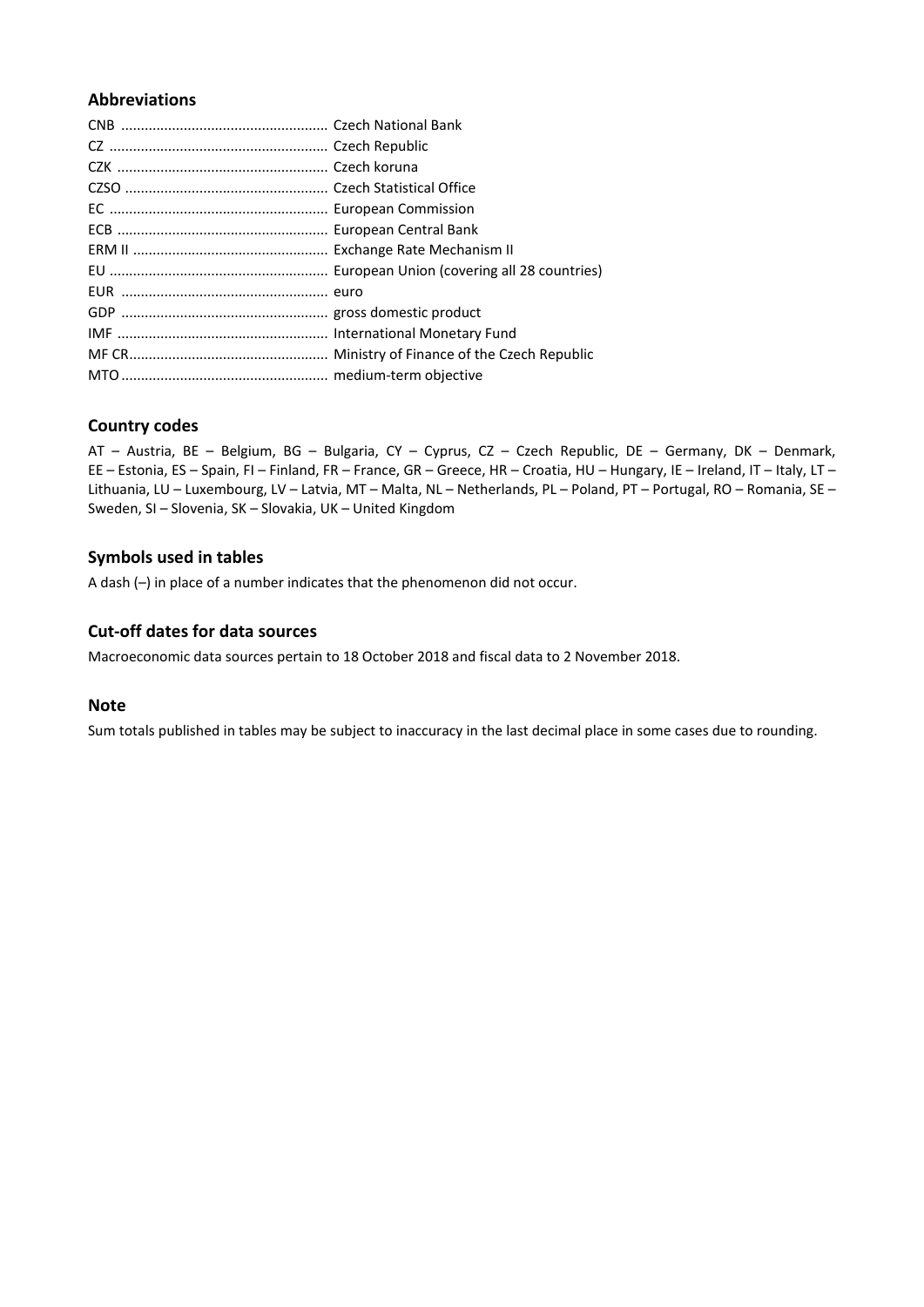# <span id="page-6-0"></span>**Summary and Recommendations**

Besides being required to harmonise their legislation with Articles 130 and 131 of the Treaty on the Functioning of the European Union (the Treaty) and the Statute of the European System of Central Banks and the European Central Bank, EU Member States are required to achieve a high degree of sustainable convergence in order to join the euro area. **The degree of sustainable convergence** is assessed according to the **Maastricht convergence criteria**, which are set out in Article 140 of the Treaty and detailed in Protocol No. 13 annexed to the Treaty on the European Union and the Treaty on the Functioning of the European Union. These comprise a criterion on price stability, a criterion on the government financial position, a criterion on the convergence of interest rates and a criterion on participation in the exchange rate mechanism. The Czech Republic undertook to take steps to be prepared to join the euro area as soon as possible by signing the Act concerning the conditions of accession of the Czech Republic to the European Union.

**Setting the date for joining the euro area** is within the competence of the Member State concerned and depends on its preparedness. Besides undoubted benefits, such as a reduction in transaction costs and the elimination of exchange rate risk, adopting the euro entails giving up independent monetary policy and the flexible exchange rate of the koruna as effective stabilising macroeconomic instruments. The preparedness of the economy to join the euro area must therefore be assessed not only from the perspective of its economic alignment and structural similarity with the monetary union, but also from the point of view of its ability to absorb asymmetric shocks and adjust appropriately to them, in particular via effective fiscal policy, the labour market and the financial sector, after the loss of independent monetary policy.

**The countries of the European Union are continuing their discussions on deepening integration**. In response to the financial and subsequently economic crisis in 2010–2013, an extensive reform of the rules for fiscal supervision and economic policy coordination has been carried out in order to strengthen the stability of the euro area. Financial solidarity mechanisms have been created and the foundations of a banking union have been laid for the same purpose. These measures imply new institutional and financial obligations for countries adopting the single currency. The work of the countries of the European Union on deepening integration, especially in the economic and fiscal policy areas, saw no substantial progress over the last year. The negotiations on some of the pillars of the banking union have yet to be finalised and the reduction of risks in banking sectors also remains incomplete. There is also a continuing debate about how to increase the euro area's resilience to possible crises. The outcome of the negotiations with the UK on future mutual – particularly economic – relations is unclear. Risks to economic and financial stability, relating among other things to high public debt in some countries, persist. Although they cannot be accurately estimated at the moment, the impacts of these issues on the Czech Republic and the other EU countries will have to be weighed in the future decision about the timing of monetary union entry. The new institutions and regulations created in previous years in response to the economic and financial crisis have fundamentally changed the form of the euro area and hence also the content of the euro adoption obligation assumed by the Czech Republic on acceding to the EU. Their functioning must therefore be properly assessed.

In line with the Czech government decree on the Czech Republic's Updated Euro-area Accession Strategy of 2007, this document focuses on economic rather than political aspects of adopting the single European currency and is divided into three sections. The first deals with the fulfilment of the Maastricht convergence criteria and the second with the Czech Republic's economic alignment with the euro area. The third section is devoted to current events in the euro area countries, focusing on institutional developments and the related obligations for its member states.

The Czech Republic should be compliant with the **criterion on price stability** in 2018, despite ranking among the countries with higher inflation in the EU context in 2018. Inflation is currently in the upper half of the tolerance band around the Czech National Bank's target. This reflects continued buoyant growth of the Czech economy and related very low unemployment and especially rapid wage growth. According to the inflation outlook, it will be compliant with this criterion in 2019–2021 as well.

The Czech Republic is compliant with the **criterion on the government financial position** in both the budget balance and debt components. It is likely to remain compliant with it in the medium term. Compliance with the medium-term objective (MTO) is a condition for not exceeding the deficit threshold of the Maastricht convergence criterion even in a recession of the usual depth. Compliance with the MTO is also desirable as regards public finance sustainability, especially given the long-term costs of population ageing. The Czech Republic has de facto been compliant with the MTO since 2013 and is expected to remain so over the entire forecast horizon.

The Czech Republic has long been comfortably compliant with the **criterion on the convergence of interest rates** and, according to the outlook, is likely to remain so until 2021.

The Czech Republic is formally non-compliant with the **criterion on participation in the exchange rate mechanism**, as it has not joined the mechanism.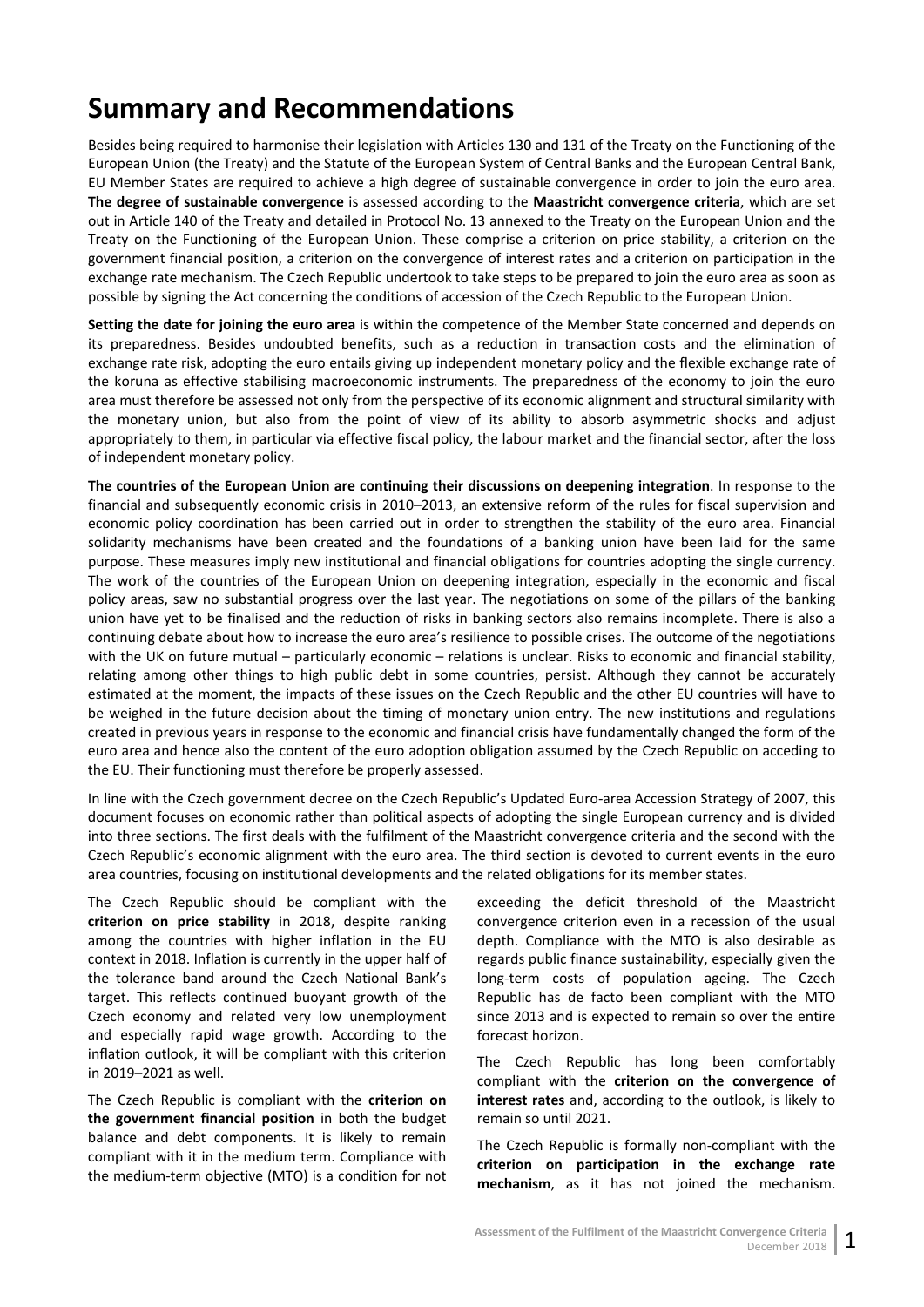Assessment of this criterion will only be possible after the Czech Republic joins the mechanism and the central rate of the koruna against the euro, against which exchange rate fluctuations would be monitored, has been set. The length of stay in the exchange rate mechanism is set at a minimum of two years before the assessment of preparedness to adopt the euro. The Czech Republic's September 2003 Euro-area Accession Strategy and its August 2007 update state that the Czech Republic should stay in ERM II for the minimum required period only (see Box 1).

The characteristics of the Czech economy as regards its economic preparedness to adopt the euro can be divided into three groups. The first group consists of **economic indicators suggesting a relatively low level of risk associated with euro adoption in the area analysed**. They have long included the high degree of openness of the Czech economy and its close trade and ownership links with the euro area. These factors provide for the existence of benefits of euro adoption, such as the aforementioned reduction in transaction costs and the elimination of exchange rate risk. The strong trade and ownership integration also fosters a high degree of alignment between the Czech and euro area business cycles, although that has decreased somewhat in recent years. The Czech koruna is aligned with the euro with respect to the US dollar, and inflation inertia is not a barrier to joining the euro area either. Some indicators are also suggesting preparedness for adopting the euro as regards the adjustment mechanisms of the Czech economy. They include the current favourable condition of Czech public finances, which – unlike in the past – is creating potential room for fiscal policy to fulfil its macroeconomic stabilisation role in the future. Increasing labour market flexibility (mainly a growing rate of economic activity and a falling long-term unemployment rate) and a stable banking sector resilient to economic shocks are also positive factors.

The second group consists of **indicators with a neutral message**. These include the small differences in the level of interest rates from the longer-term perspective and the overall similarity of monetary policy transmission in the Czech Republic and the euro area. The Czech Republic differs from the monetary union average in some financial indicators, such as depth of financial intermediation, private sector debt and the balance sheet structure of non-financial corporations and households, but this cannot be considered a disadvantage or a fundamental barrier to euro adoption. The spontaneous euroisation of the Czech economy has increased slightly, but remains relatively small in scale and does not tilt the balance of arguments in the debate about joining the euro area in one direction or the other. Some labour and product market indicators, such as geographical mobility and labour market efficiency,

and the assessment of the competitiveness of the Czech economy are also neutral.

The third group consists of **indicators suggesting economic risks associated with euro adoption in the area analysed**. They include the unfinished process of real economic convergence of the Czech Republic towards the euro area. Although it has renewed in recent years, the gaps in most key indicators remain significant. Lower structural similarity of the economies of the Czech Republic and the euro area could be a source of asymmetric shocks. The sustainability of Czech public finance has also yet to be resolved, including with regard to the possible tightening of the MTO by comparison with the current situation in the event of euro adoption. Labour market flexibility may be reduced in future by the configuration of the tax and social benefit system. Misalignment of business cycles is also a barrier to euro adoption. Growth in residential property prices and property purchase loans remains a risk to the Czech banking sector. This risk can be addressed more effectively if domestic monetary policy, macroprudential policy and banking supervision are independent.

In addition to benefits, the adoption of the single currency also entails costs, which must be taken into account when deciding on the timing of euro area entry. The total **financial costs** that will be associated with euro adoption in the future are not known yet. The estimated financial obligations for the Czech economy, which were not known when the Czech Republic joined the EU, mainly include a capital deposit in the European Stability Mechanism (almost CZK 50 billion payable within four years, with an additional contingent liability of up to CZK 365 billion in the extreme scenario) and a transfer of CZK 25.1 billion in contributions from banks registered in the Czech Republic to the Single Resolution Fund (collected now in the National Resolution Fund).

**To sum up, the Czech Republic should be compliant with the criterion on the government financial position, the criterion on the convergence of interest rates and the criterion on price stability in 2018**. It is thus non-compliant only with the criterion on participation in the exchange rate mechanism in the long term. The preparedness of the Czech Republic itself to adopt the euro has improved further compared to previous years, although some shortcomings – especially the incomplete process of real economic convergence – persist. The economic situation in the euro area is stabilised, but the level of economic development in euro area countries remains uneven and convergence is ongoing in only some of the new member states. Moreover, unresolved debt and structural issues persist in a number of countries. The fiscal indiscipline of some members is a long-standing problem in the euro area. Discussions are continuing about the future institutional set-up of the European Union and the euro area.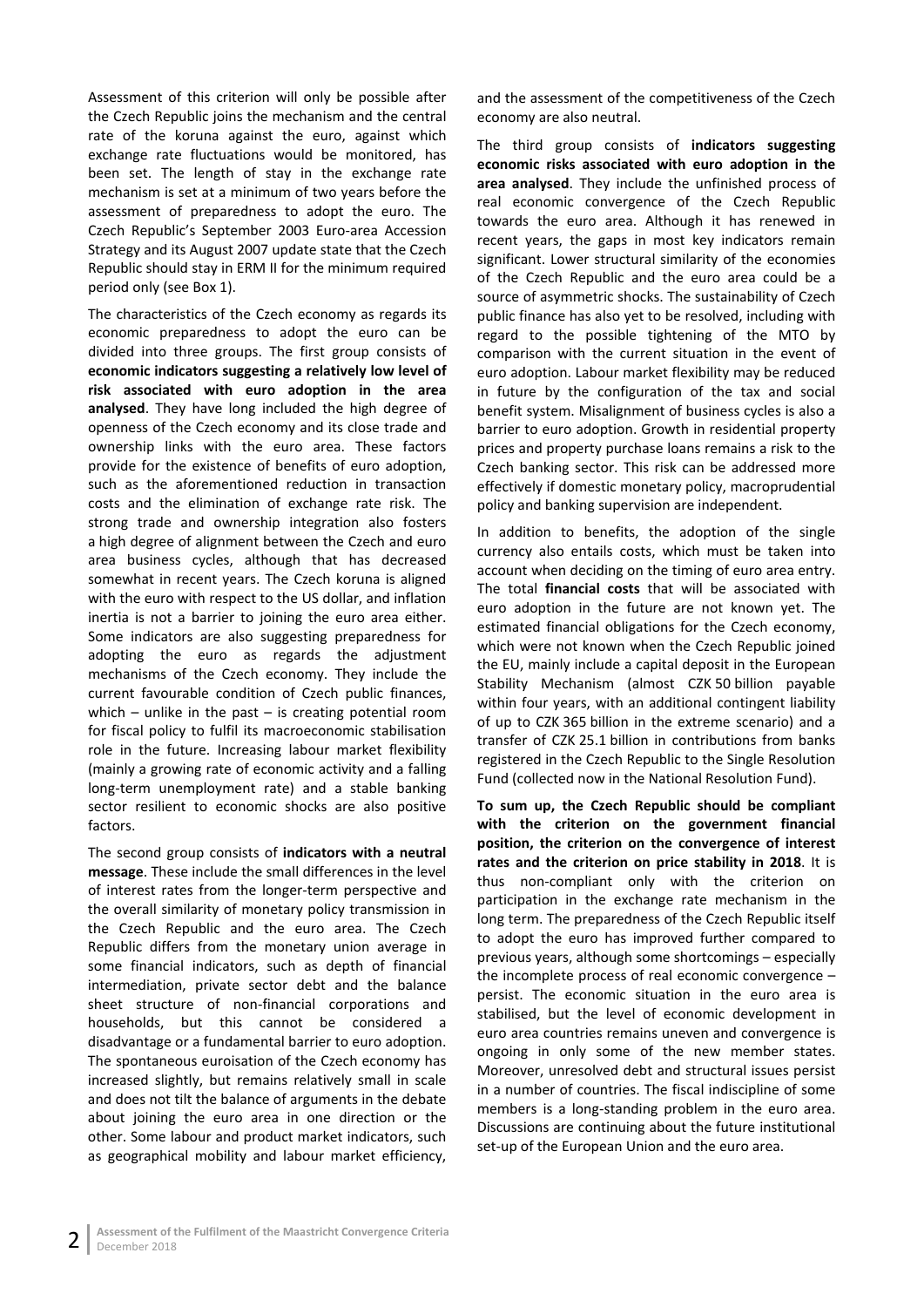**In view of the above facts, the Ministry of Finance and the Czech National Bank**, in line with the Czech Republic's Updated Euro-area Accession Strategy, **recommend that the Czech government should not set**  **a target date for euro area entry for the time being**.

This recommendation implies that the government should not aim for the Czech Republic to join the exchange rate mechanism for the time being.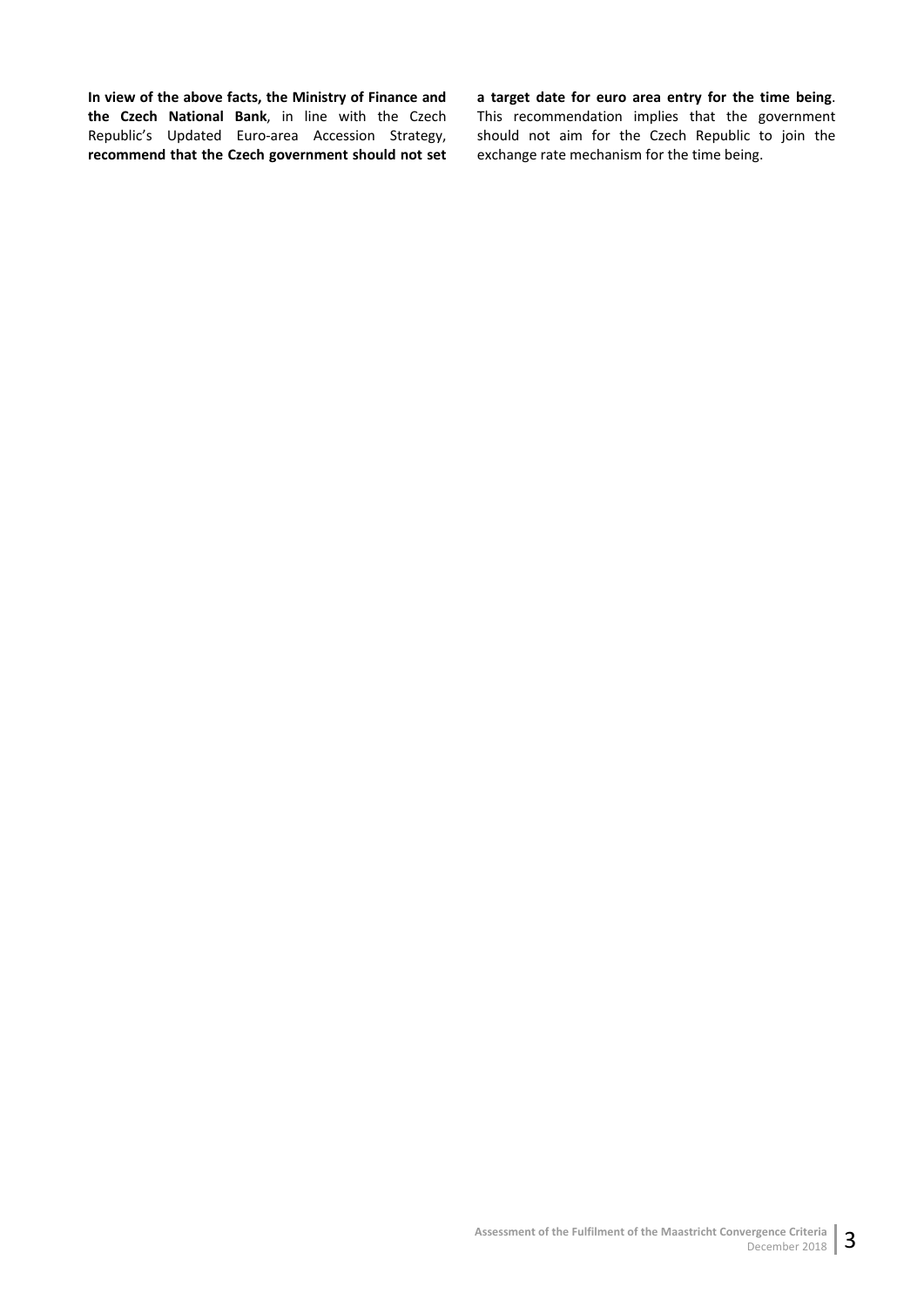# <span id="page-9-0"></span>**1 Fulfilment of the Maastricht Convergence Criteria**

**Four nominal convergence criteria** are assessed upon accession to the euro area: a criterion on price stability, a criterion on the government financial position, a criterion on the convergence of interest rates and a criterion on participation in the exchange rate mechanism. The Czech Republic is compliant with the first three criteria and has not joined the exchange rate mechanism yet. The actual assessment of compliance with all the convergence criteria takes place at least two quarters ahead of the changeover date. Precise definitions of all the criteria are given in Appendix A; this section provides a detailed analysis of compliance with the criteria.

## <span id="page-9-1"></span>**1.1 Criterion on Price Stability**

The price stability criterion assesses the rate of consumer inflation, which must not be more than 1.5 pp higher than the average of the three best performing European Union (EU) countries in terms of price stability.

**The Czech Republic was not compliant with this criterion in 2017**, partly because of its low reference value. After the anti-inflationary effect of oil prices faded out, domestic factors – reflecting long-running above-average growth of the Czech economy and a tight labour market situation amid a positive output gap – were the main factors that started to affect inflation in 2017. Those factors were reflected in faster wage growth, which stemmed from low unemployment and a high number of vacancies. The elevated inflation simultaneously reflected rising household consumption. Increasing food prices also had a significant effect. The Czech Republic ranked among the EU countries with higher inflation in 2017 (see Chart 1.1).

Strong domestic fundamental inflation pressures persist this year, and the forecast expects inflation to stay in the upper band of the tolerance band around the Czech National Bank's (CNB) target for the rest of the year. The Czech Republic has ranked among the EU countries with higher inflation so far in 2018, but **it should be compliant with the criterion on price stability in 2018** (see Table 1.1).

The inflation pressures should ease next year owing to increases in the CNB's interest rates, and inflation should be close to the 2% target in 2019–2021.

#### <span id="page-9-2"></span>**Table 1.1: Harmonised index of consumer prices**

*(average for last 12 months vs. average for previous 12 months as of end of period; growth in %)*

Renewed appreciation of the koruna will also help stabilise inflation. At the same time, the level of the criterion should increase, as inflation is expected to recover in countries with currently low inflation. The Czech Republic should thus **be compliant with the criterion in 2019 – 2021** by an increasing margin.

<span id="page-9-3"></span>**Chart 1.1: Average inflation rate in 2017** *(harmonised index of consumer prices; in %)*



*Source: Eurostat (2018a)*.

Fulfilment of the price stability criterion has long been aided by the CNB's inflation target, which has been set at 2% for the national consumer price index since 1 January 2010. The CNB seeks to ensure that actual inflation does not deviate from the target by more than one percentage point. This target creates conditions for fulfilment of the price stability criterion, since the European Central Bank (ECB) and the other non-euro area EU countries have a similar definition of price stability.

| - -<br>$\sim$                                       | .      | .    |      |          |          |         |                |
|-----------------------------------------------------|--------|------|------|----------|----------|---------|----------------|
|                                                     | 2015   | 2016 | 2017 | 2018     | 2019     | 2020    | 2021           |
|                                                     |        |      |      | Forecast | Forecast | Outlook | <b>Outlook</b> |
| Average for 3 EU countries with lowest inflation *2 | $-0.9$ | -0.8 | 0.6  | 0,8      | 1,1      | 1,4     | 1,6            |
| Reference value                                     |        | 0.7  | 2,1  |          | 2.6      | 2.9     | 3,1            |
| Czech Republic                                      | 0.3    | 0.6  | 2.4  | 2.1      | 2.2      | 1.8     | 1.8            |

*Note: \* More precisely, the three best performing member countries in terms of price stability (see Appendix A). The outlook for 2018–2021 was*  taken from the Convergence Programmes and Stability Programmes of individual Member States except Greece, which does not submit a stability *programme. Owing to the unavailability of average HICP inflation rates, private consumption deflators were used for Germany and Spain and average national CPI inflation rates were used for Austria, Finland, France, Croatia and Slovenia. Greece and Cyprus were excluded from the calculation of the criteria in the assessment of inflation for 2015 and Cyprus and Romania were excluded for 2016. The approach adopted was thus similar to that used by the EC and the ECB in their June 2016 Convergence Reports. The EC and the ECB published no Convergence Reports in 2017. Source: Eurostat (2018a), Convergence Programmes and Stability Programmes of EU Member States. MF CR (2018a) calculations and forecasts.*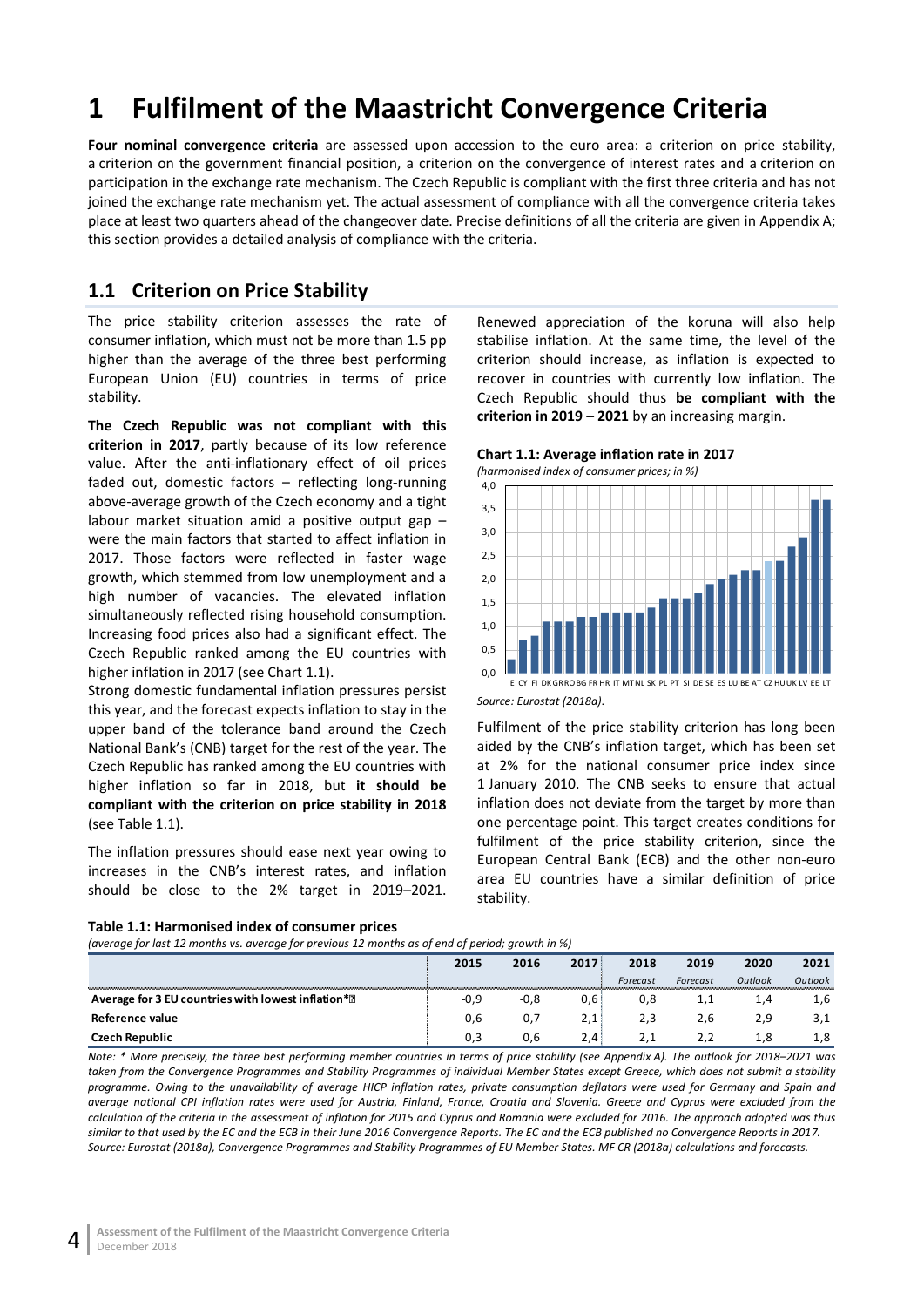## <span id="page-10-0"></span>**1.2 Criterion on the Government Financial Position**

The criterion on the government financial position is satisfied only when both components of the fiscal criterion, i.e. a general government deficit of no more than 3% of GDP and general government debt of no more than 60% of GDP, are fulfilled in a sustainable manner.

After years of deficits, the Czech Republic recorded a general government surplus (of 0.7% of GDP) for the first time in 2016. **The general government deficit rose to 1.5% of GDP in 2017.** On the revenue side, this was aided by growth in tax revenues and social security contributions. Most expenditures rose at a modest pace, the exceptions being growth in compensation of employees and renewed growth in investment. Government debt interest expenditure continued to fall.

**The Ministry of Finance** (MF CR) **expects a general government surplus of 1.6% of GDP for 2018**. On the revenue side, tax revenues – in particular value added tax and income  $tax - and social security contributions$ should continue to rise. Growth in expenditure is due mainly to current expenditure, especially a further rise in compensation of employees. Investment expenditure is continuing to go up as well. Given the monetary policy developments in the Czech Republic and the response of financial markets, which are resulting in gradual growth in interest rates, the MF CR expects government debt interest expenditure to start rising in 2018.

According to current MF CR estimates, **the Czech Republic will continue to achieve a general government surplus of close to 1% of GDP over the next three years**. Based on this outlook, this part of the public finance criterion is expected to be fulfilled in the future as well.

As regards the smooth functioning of the Czech economy (see also section 2.2), **efforts are also needed to fulfil the medium-term objective (MTO) of a structural general government deficit of no more than 1.0% of GDP**. The Czech Republic is currently compliant with the MTO and is expected to remain so. Chart 1.2 captures the structural components of the general government balance using the OECD method, which is also used in modified form by the European Commission, and using the alternative ECB method (for details, see Appendix C).

<span id="page-10-2"></span>**Chart 1.2: General government balance structure**





*Note: The structural balance is calculated using the OECD and ECB methods. The 2018–2021 data are an MF CR forecast. Source: CZSO (2018). MF CR calculations.* 2009 2010 2011 2012 2013 2014 2015 2016 2017 2018 2019 2020 2021

Using the OECD method, the MF CR estimates the structural balance at 1.1% of GDP in 2018, 0.5% of GDP in 2019, 0.4% of GDP in 2020 and 0.3% of GDP in 2021.

Based on the ECB method, the MF CR estimates the structural balance at 1.4% of GDP in 2018, 0.6% of GDP in 2019 and 0.7% of GDP in 2020 and 2021. The government's plans are thus directed at fulfilling the MTO throughout the outlook period.

**After the Czech Republic joins the euro area, the MTO for the structural deficit may be tightened to no more than 0.5% of GDP** (under the Treaty on Stability, Coordination and Governance in the Economic and Monetary Union). For parties to the Treaty, the structural deficit limit of 1.0% of GDP only applies if the government debt ratio is significantly below 60% of GDP and risks to long-term sustainability are low**. According to the current outlook, the Czech Republic should be compliant even with this stricter limit.**

**General government debt** surged in 2009–2012 from less than 30% of GDP to around 45% of GDP in 2013 owing to the global financial and economic crisis. Since then, however, the government debt-to-GDP ratio has been falling markedly, mainly due to a general government surplus and a positive financial market situation. Given the above, compliance with this item of the criterion is not a problem in the Czech Republic.

#### <span id="page-10-1"></span>**Table 1.2: General government balance**

*(in % of GDP)*

|                 | 2015   | 2016 | 2017    | 2018       | 2019    | 2020 | 2021   |
|-----------------|--------|------|---------|------------|---------|------|--------|
|                 |        |      |         |            | ecast : |      |        |
| Reference value | $-3.0$ | - -  | $3.0^+$ | -3, L      | - -     | -3.0 | $-3,0$ |
|                 |        | υ.,  | ر       | <b>1.U</b> | 1.U     |      | 0,8    |

*Note: A precise definition of this criterion is given in Appendix A. Source: CZSO (2018). MF CR (2018b) calculations and forecasts.*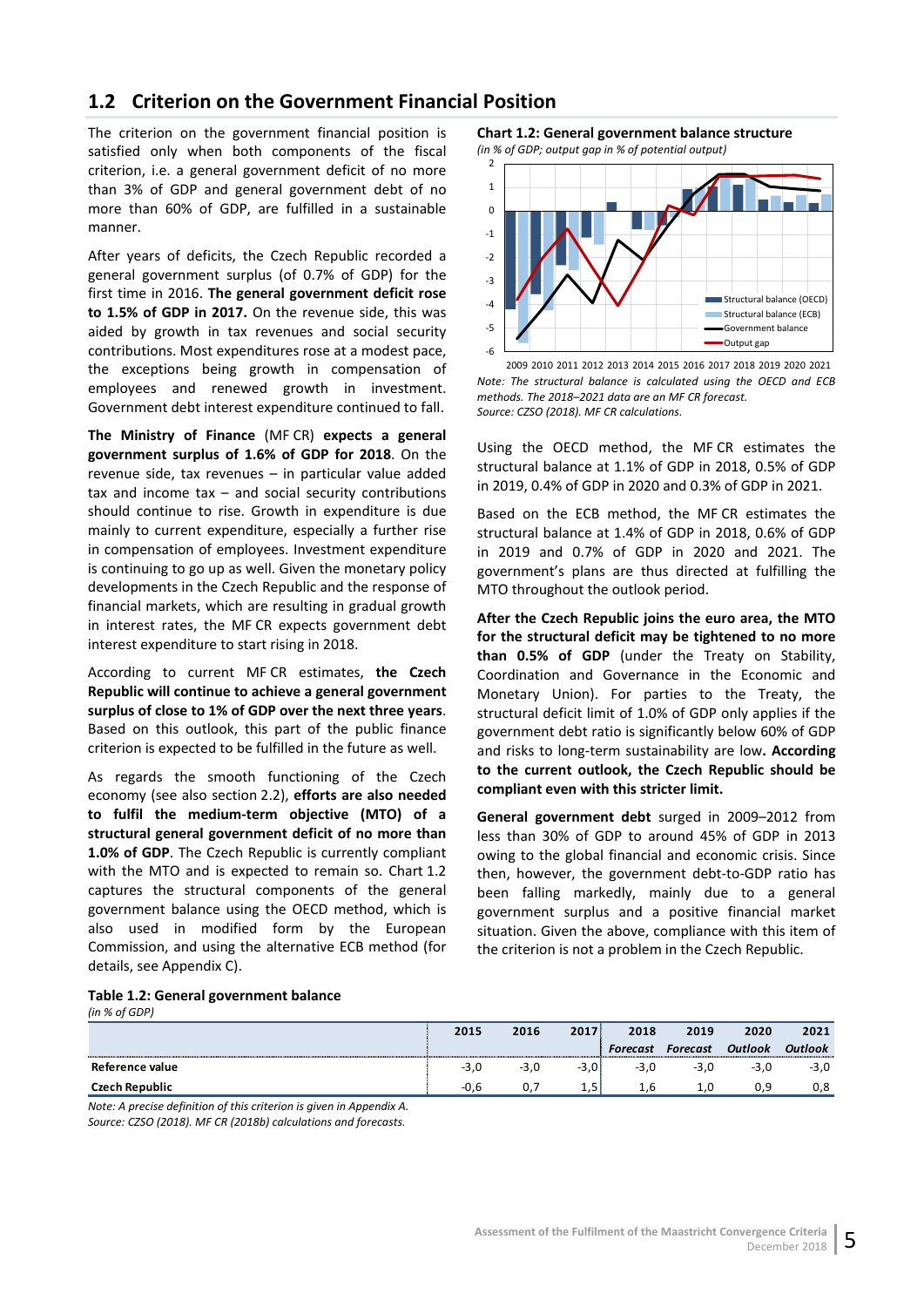Given the current fiscal policy settings and forecasted economic growth, **the debt-to-GDP ratio should continue to decline, reaching 30% of GDP in 2021**. It should thus be well below the reference debt level defined in the Maastricht convergence criteria. Total general government debt is lower than the EU average. Desirable leeway is thus being created to avoid exceeding the Maastricht limit even in the event of another deep recession.

**The negative fiscal effects of population ageing pose the main risk to the long-term development of general government finance.** The current Ageing Report (EC, 2018) is less favourable for the Czech Republic than the 2015 one. In addition to demographics, this is due to the recent adoption of some measures in the public pension system which worsen the financial sustainability of the pay-as-you-go system. These include in particular the establishment of a retirement age ceiling of 65 years in combination with a revision mechanism for periodically testing that ceiling and an adjustment to the indexation equation whereby pensions will go up by the general consumer price inflation index or the pensioners' costs of living index (whichever is higher) plus one-half of real wage growth. Risks also stem from other areas of longterm expenditure, specifically from the configuration and functioning of the health and long-term care systems (for details see MF CR, 2018b).

#### <span id="page-11-1"></span>**Table 1.3: General government debt**

*(in % of GDP)*

|                 | 2015 | 2016 | 2017<br>2017 | 2018     | 2019     | 2020    | 2021    |
|-----------------|------|------|--------------|----------|----------|---------|---------|
|                 |      |      |              | Forecast | Forecast | Outlook | Outlook |
| Reference value | 60.0 | 60.0 | bu.u         | 60.U     | 60.U     | 60.L    | 60,0    |
| і керирііс      |      | 30.8 | 34           | ັບ ເປ    |          | 30.9    | 30,0    |
|                 |      |      |              |          |          |         |         |

*Note: A precise definition of this criterion is given in Appendix A. Source: CZSO (2018). MF CR (2018b) calculations and forecasts.*

## <span id="page-11-0"></span>**1.3 Criterion on the Convergence of Interest Rates**

Under this criterion, convergence of interest rates is achieved if yields on bonds with an average residual maturity of 10 years do not exceed by more than 2 pp the average of the yields on bonds in the three best performing EU states in terms of price stability. Longterm interest rates on Czech government bonds rose in 2017, reaching an average annual level of 1%. **This criterion was thus fulfilled by considerable margin.**

Credible fiscal policy and overall macroeconomic and financial stability are reflected in the Czech Republic's high sovereign rating and in smooth subscription of Czech government bonds. Interest rates are normalising in the Czech Republic. The interest rate differential vis-àvis the euro area is thus rising and Czech government bond yields are increasing. Nonetheless, based on previous and expected developments and on the construction of this criterion, it is unlikely that the Czech Republic will not fulfil this criterion in the medium term.

<span id="page-11-3"></span>**Chart 1.3: Long-term interest rates in 2017** 



However, this remains conditional on maintaining financial market confidence in sound macroeconomic developments and the sustainability of Czech public finance.

#### <span id="page-11-2"></span>**Table 1.4: Long-term interest rates on government bonds**

*(yields on government bonds with residual maturity of 10 years; 12 month average; in %)*

|                                                   | 2015 | 2016 | 2017 | 2018     | 2019     | 2020    | 2021     |
|---------------------------------------------------|------|------|------|----------|----------|---------|----------|
|                                                   |      |      |      | Forecast | Forecast | Outlook | Outlook  |
| Average for 3 EU countries with lowest inflation* | 1,8  | 2,1  | 1,3' | 2,0      |          | T, Z    | <u>.</u> |
| Reference value                                   | 3,8  | 4,1  | 3,3  | 4,0      | 4,⊥      | 3,2     | 4,1      |
| <b>Czech Republic</b>                             | 0.6  | 0.4  | 1,0  | 2.1      | 2.6      | 3.0     | 3.3      |

*Note: \* More precisely, the three best performing Member States in terms of price stability (see Appendix A). The outlook for long-term interest rates in 2018–2021 was taken from the Convergence Programmes and Stability Programmes. Owing to the unavailability of data for some reference countries, the criterion was partly calculated by fixing the current real interest rates and adding the inflation outlooks for those countries. Source: Eurostat (2018b), Convergence Programmes and Stability Programmes of EU Member States. MF CR calculations.*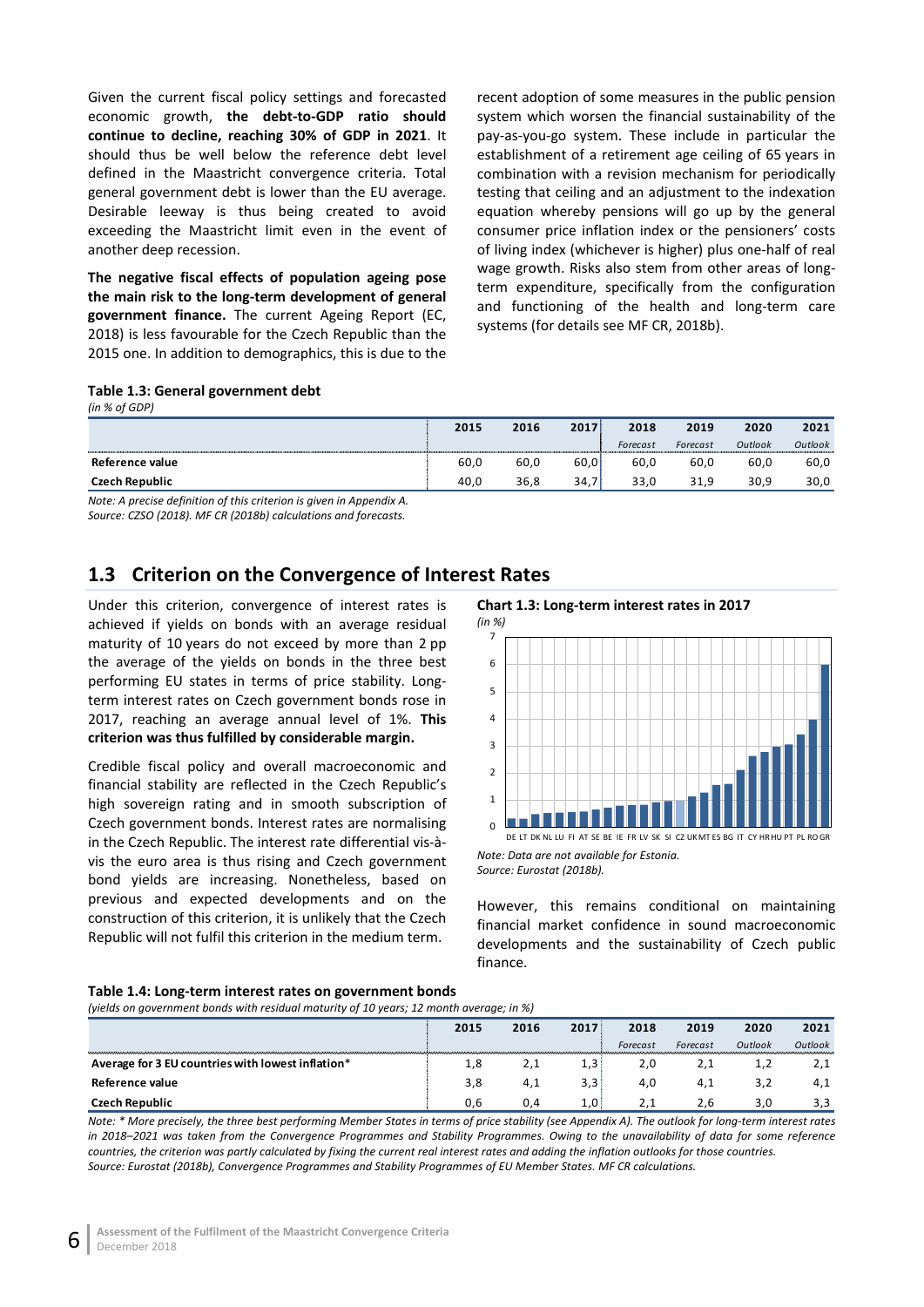## <span id="page-12-0"></span>**1.4 Criterion on Participation in the Exchange Rate Mechanism**

The admission of a state into the euro area is conditional on a successful, at least two-year stay of the national currency in the exchange rate mechanism (ERM II). The exchange rate is expected to move within the fluctuation band of ±15% without devaluation of the central rate and excessive pressures on the exchange rate. Formal fulfilment of the criterion on exchange rate stability will only be possible after the Czech Republic joins ERM II, so **the assessment of its fulfilment** can be made **only at an analytical level**.

For these purposes, the hypothetical CZK/EUR central parity is set as the average exchange rate in 2016 Q1, i.e. the quarter preceding hypothetical ERM II entry at the start of 2016 Q2, which would have allowed euro adoption on 1 January 2019. With the aid of this parity it is theoretically possible to monitor whether the Czech Republic would have fulfilled the exchange rate stability criterion in the given time period.

Chart 1.4 shows that **the exchange rate fluctuated around the hypothetical central parity for most of the period under review**. The exchange rate appreciated in the period from the exit from the CNB's exchange rate commitment in April 2017 to February 2018 and then weakened slightly. Over the entire period, however, the rate fluctuated comfortably within the ±15% band.

The koruna has weakened temporarily since spring 2018 due to a change in sentiment on foreign exchange markets and a related outflow of short-term capital from emerging markets, including the Czech Republic. According to the MF CR forecast, the koruna will return to an appreciation trend, which will be driven by a distinctly positive interest rate differential vis-à-vis the euro area, the fading effect of asset purchases by the European Central Bank and real convergence of the Czech economy. Appreciation connected with real

convergence should not be inconsistent with fulfilment of the exchange rate criterion. This conclusion is supported by the fact that the assessment of this criterion has historically been more lenient on the appreciation side and shifts of the central parity towards a stronger rate have been tolerated.

<span id="page-12-1"></span>



*Note: The hypothetical central parity is simulated by the average exchange rate for 2016 Q1. Data up to 18 October 2018. Source: CNB (2018b): MF CR calculations.*

The length of stay in the exchange rate mechanism is set by the Treaty at a minimum of two years before the assessment of preparedness to adopt the euro. The Czech Republic's September 2003 Euro-area Accession Strategy and its August 2007 update state that **the Czech Republic should stay in ERM II for the minimum required period only** (see Box 1). This implies that the Czech Republic should enter the ERM II only after it has achieved a high degree of economic alignment and after conditions have been established which enable it to introduce the euro shortly after the assessment of the exchange rate criterion. In addition, the Czech Republic should enter ERM II amid an appropriate situation in the domestic economy and stable global financial markets.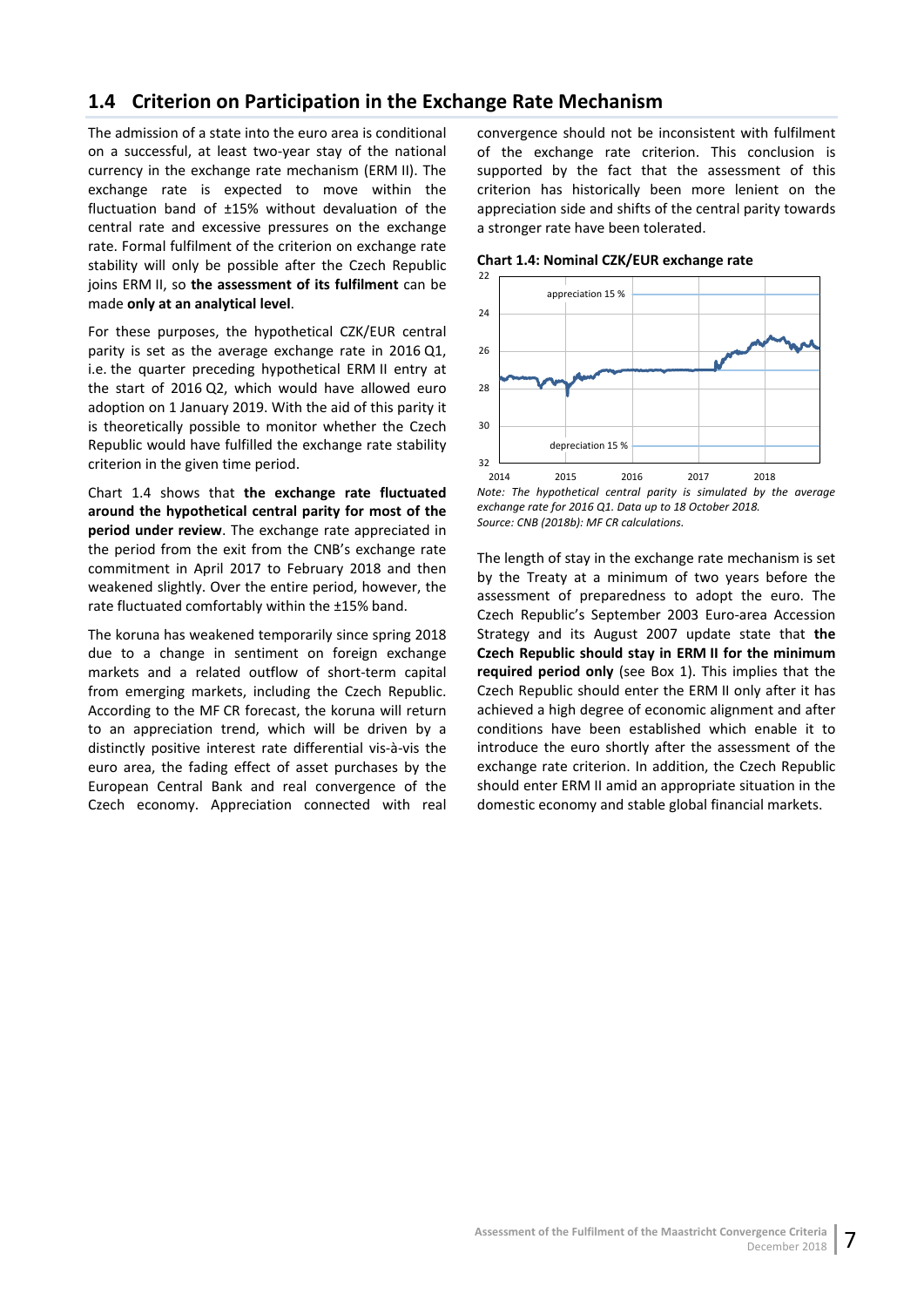#### **Box 1: Reasons for Minimising the Length of Stay in ERM II**

The CNB together with the Czech government has declared repeatedly in the past that if the Czech Republic was to enter the euro area in future, it would not be desirable for it to stay in the exchange rate mechanism (ERM II) for longer than the minimum required period arising from the need to comply with the Maastricht convergence criterion on exchange rate stability. This position was included in the Czech Republic's September 2003 Euro-area Accession Strategy and its still applicable August 2007 update. The minimum required stay in ERM II is two years and is followed by an assessment of compliance with the conditions and by preparations for euro adoption, so ERM II entry should occur around three years before the planned euro adoption (see Figure 1).

#### **Figure 1: The euro adoption schedule**



There are several reasons why a lengthy ERM II stay would be disadvantageous for the Czech Republic. First, ERM II entry would limit the koruna's flexibility to ±15% (the normal fluctuation band) around the chosen central parity. When assessing whether a candidate country is compliant with the exchange rate criterion, emphasis is put on any breaches of this band on the depreciation side. Even stricter interpretation of the ERM II fluctuation band as a narrow one of ±2.25% cannot be ruled out either. Breaches of the band on the appreciation side would probably not be assessed as inconsistent with fulfilment of the exchange rate criterion. Alternatively, the central parity could be moved to a stronger level. ERM II entry would thus also limit the exchange rate's ability to act as a natural adjustment mechanism. The exchange rate is an important variable under inflation targeting in a small economy, as its movements dampen the impacts of external shocks. As was shown in 2008–2009, when the fluctuations exceeded 15%, swings ranging across the entire width of the tolerance band can occur in extraordinary economic situations. The exchange rate is also an integral part of the transmission mechanism through which changes in CNB rates pass through to domestic inflation and other variables. Moreover, exceptionally adverse economic developments can give rise to a need to use the exchange rate as an additional monetary policy instrument, as was the case during the CNB's exchange rate commitment in 2013–2017. Limits on exchange rate movements thus constitute a barrier to pursuing monetary policy under inflation targeting. A long-term decline in the flexibility of the koruna exchange rate due to a lengthy stay in ERM II might thus become a risk to the CNB's primary objective of price stability (and in turn to successful compliance with the Maastricht price stability criterion).

Fixing the exchange rate for longer than necessary in ERM II might also complicate the pursuit of price stability in the medium term even in good times. The Czech Republic is a converging economy characterised by equilibrium appreciation of the koruna's real exchange rate against the currencies of advanced countries. If the appreciation of the nominal koruna exchange rate was limited in the long run in ERM II, real convergence would have to take place to a greater extent through growth in the relative price level, i.e. a positive inflation differential vis-a-vis the euro area. The CNB currently estimates the real equilibrium rate of appreciation of the koruna against the euro at 1.5% a year, which (as it happens) is equal to the maximum percentage tolerance in the price stability criterion (see section 1.1 and Appendix A). An excessively long restriction on nominal exchange rate appreciation in ERM II might thus lead to overshooting of the CNB's current 2% target and non-compliance with the Maastricht price stability criterion. Any efforts to comply with it might then have significant real costs in the form of a downturn in economic growth, slower convergence in living standards and market pressures for revaluation of the parity.

Also linked with the stay in ERM II is the political statement issued on 12 July 2018 by the finance ministers of the euro area countries, the ECB and the representatives of the Finance Minister and of the Central Bank Governor of Denmark in connection with Bulgaria's plan to enter ERM II. This statement welcomed Bulgaria's intention to put in place the necessary elements for simultaneous entry into ERM II and the banking union, but also declared that a similar approach is expected to be followed in the future for other ERM II candidates, in line with the principle of equal treatment. In the Czech Republic's opinion, this statement cannot have any legal consequences for other Member States wishing to enter ERM II in the future. In the context of this statement, there will be a need to clarify issues relating to the conditions for countries applying to enter ERM II.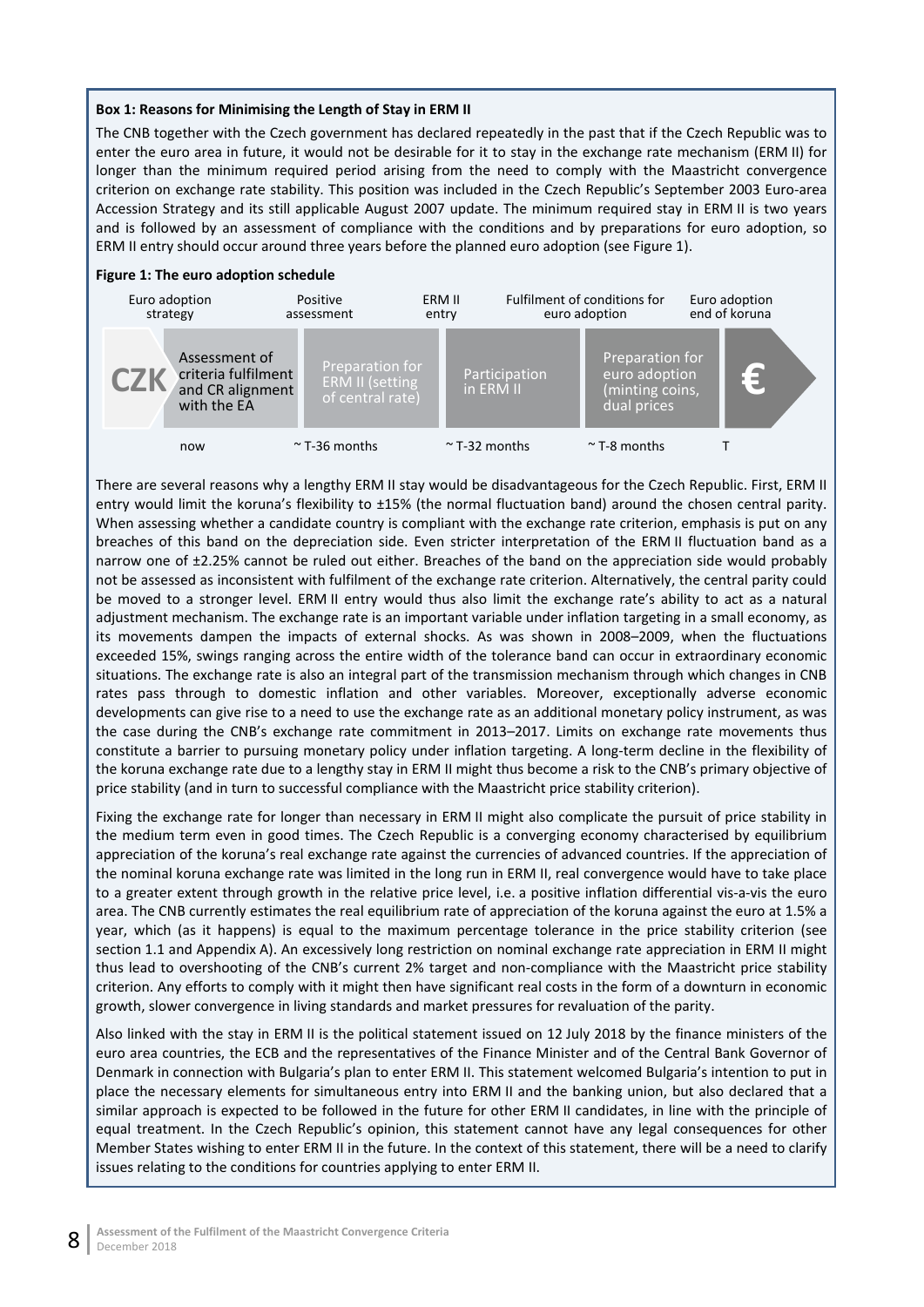# <span id="page-14-0"></span>**2 Assessment of the Degree of Economic Alignment**

Future adoption of the single European currency should further increase the benefits accruing to the Czech Republic from its intense involvement in international economic relations, as it will lead to the elimination of exchange rate risk vis-à-vis the euro area and to a related reduction in trade and investment costs. Besides these benefits, however, euro adoption simultaneously entails costs and risks arising from the loss of independent monetary policy and exchange rate flexibility and costs arising from new institutional obligations.

This section is divided into two basic areas.<sup>1</sup> The first part describes the size of the risk of economic developments being different in the Czech Republic compared to the euro area, and hence the risk of the single monetary policy being inappropriate for the Czech economy. The second part answers the question of to what extent the Czech economy is capable of absorbing the impacts of potential asymmetric shocks using its own adjustment mechanisms. The basic theoretical starting point is the theory of optimum currency areas.

## <span id="page-14-1"></span>**2.1 Cyclical and Structural Alignment**

A high degree of alignment of the Czech economy with the euro area economy is a necessary condition for the euro adoption costs arising from the loss of the Czech Republic's own monetary policy to be relatively small.

An important indicator of the Czech economy's similarity with the euro area is the **degree of real convergence**, which remains unsatisfactory. Although the convergence process has renewed in all key indicators in recent years, the distance of the Czech Republic from the euro area average remains significant in most indicators. GDP per capita amounted to 83.3% of the euro area average in 2017. The price level lagged even further behind (66.3%), as did the wage level, which was less than 40% of the euro area average in 2017 when converted using the exchange rate and only just over 60% at purchasing power parity. The unfinished process of long-term convergence towards the advanced euro area countries thus remains a barrier to early accession to the monetary union, as domestic inflation could rise due to equilibrium appreciation of the real exchange rate and convergence of the wage level if the euro was adopted. This would simultaneously create pressure for sustained low or negative real rates with possible implications for financial stability

The Czech Republic has been showing fairly high **correlations of economic activity with the euro area** over the last ten years. This is true both in absolute terms and relative to the other countries under comparison. This alignment increases the likelihood that the ECB's single monetary policy will be appropriately configured from the perspective of the Czech economy. However, this is partly a one-off effect of the strong common external shock in the form of the global financial and economic crisis. Cyclical alignment with the euro area has thus been declining again recently. A continuation of this trend might lead to a less

favourable assessment of cyclical alignment in the future.

<span id="page-14-2"></span>

*(euro area = 100)*



#### <span id="page-14-3"></span>**Chart 2.2: Real GDP growth in the Czech Republic and the euro area**

*(year-on-year; seasonally adjusted; in %)*



There are still differences in the **structure of the Czech economy** compared with that of the euro area, consisting mainly in an above-average share of industry in GDP. The lower structural similarity poses a potential risk as regards adopting the euro, as it could lead to asymmetric shocks, to which the single monetary policy would not be able to respond in full.

<span id="page-14-4"></span> $1$  The analyses outlined in this section are presented in detail in the underlying document *Analyses of the Czech Republic's Current Economic Alignment with the Euro Area in 2018* (CNB, 2018a).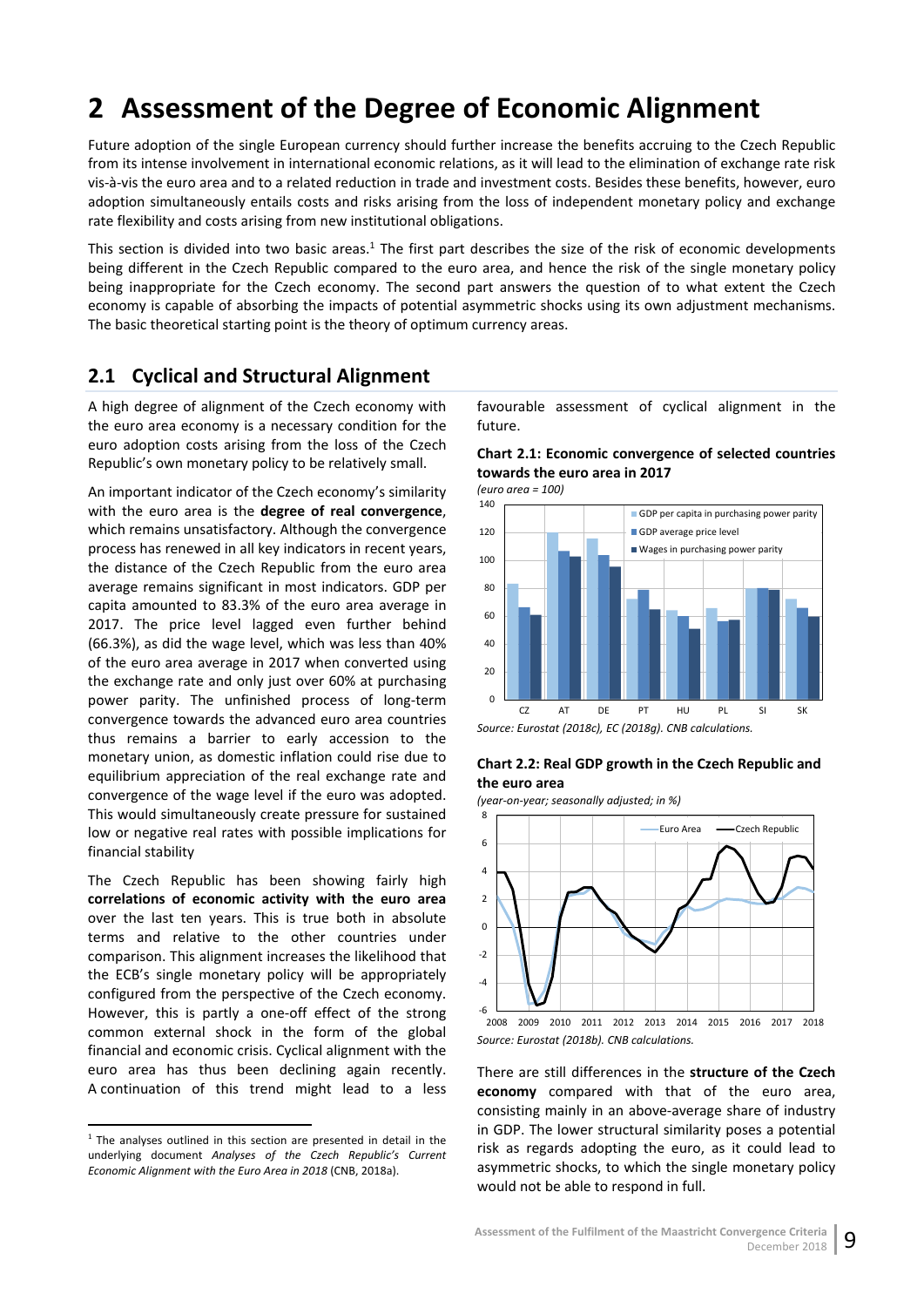

<span id="page-15-0"></span>**Chart 2.3: Sectoral structure of the economy in 2017** *(in % of gross value added)*

*Note: The sectors are broken down by NACE classification: A: agriculture, forestry and fishing; B–F: industry and construction; G– L: services (trade, transport, ICT, financial intermediation, real estate services); M-U: other services. Source: Eurostat (2018e). CNB calculations.*

By contrast, the persisting strong **trade and ownership links with the euro area** have long been one of the strongest arguments for the Czech Republic joining the euro area. Strong trade and ownership integration increases the probability of economic alignment with the monetary union economy and reduces the risk of asymmetric shocks occurring in the event of euro adoption. It thus reduces the potential costs associated with adopting the single monetary policy. At the same time, it creates potential for benefits stemming from the elimination of exchange rate risk and from transaction cost savings upon euro adoption. The Czech Republic's high share of foreign trade with the euro area and the membership of domestic firms in multinational groups also represent a significant channel for the transmission of economic stimuli from the euro area to the Czech economy.

<span id="page-15-1"></span>**Chart 2.4: Shares of exports to the euro area and shares of imports from the euro area in 2018**  *(in % of total exports and imports)*

*Source: Eurostat (2018f), IMF. CNB calculations.*  $\Omega$ 10 20 30 40 50 60 70 80 CZ AT DE PT HU PL SI SK Export Import

**The alignment of the positions of the Czech and euro area economies in the financial cycle** has been decreasing in the longer run. While the ECB's persisting accommodative monetary policy supported an upward shift of most euro area countries in the financial cycle,

the Czech economy stopped moving further into the growth phase owing to a tightening of national policies. The positions of the euro area and the Czech Republic as measured by the financial cycle indicator have thus converged due to these circumstances, but the correlation of their cycles is showing a downward trend. The decrease in the alignment of the financial cycle increases the potential costs arising from the loss of national monetary policy and the limits imposed on national powers in macroprudential policy.

The growing **short-term interest rate differential** between the Czech Republic and the euro area indicates that the ECB's monetary policy would not fully meet the needs of the domestic economy in the current phase of the cycle. In the long run, however, koruna interest rates are close to euro ones, so the risk of there being a large shock associated with interest rate convergence upon euro adoption remains relatively small.

The Czech currency reacts to changes in the environment outside the euro area similarly to the euro, indicating a **high degree of exchange rate alignment**. The rolling correlations of all the currencies under review in the region with the euro-dollar exchange rate have been relatively high in recent years, with the Czech koruna attaining the highest levels. The volatility of the koruna-euro exchange rate naturally increased following the exit from the exchange rate commitment, but is now lower than before the commitment was introduced.

The **depth of financial intermediation** and the level of private sector debt in the Czech Republic are well below the euro area average. However, the latter does not represent a level which the Czech financial sector should converge, as several euro area countries have overleveraged private sectors. The banking sector remains the dominant component of the financial system in the Czech Republic. The share of the nonbanking component has also been increasing in recent years, but remains well below the usual level in advanced euro area countries. While the **similarity of the balance sheet structure** of corporations in the Czech Republic with that of firms in the euro area has been gradually increasing, differences in the balance sheets of households persist. Czech households maintain a conservative approach to investing in financial assets. However, these differences cannot be considered a disadvantage or a fundamental barrier to euro adoption.

The Czech economy is characterised by many similarities but also by differences compared to the euro area as regards the **functioning of the interest rate channel of monetary policy transmission**. The transmission of changes in financial market interest rates to client rates in the Czech Republic is relatively fast. Client rates on loans to non-financial corporations are more strongly affected by changes in interbank rates than are rates on loans to households, due, among other factors, to contractual links between rates in the former loan category and interbank rates. Transmission through the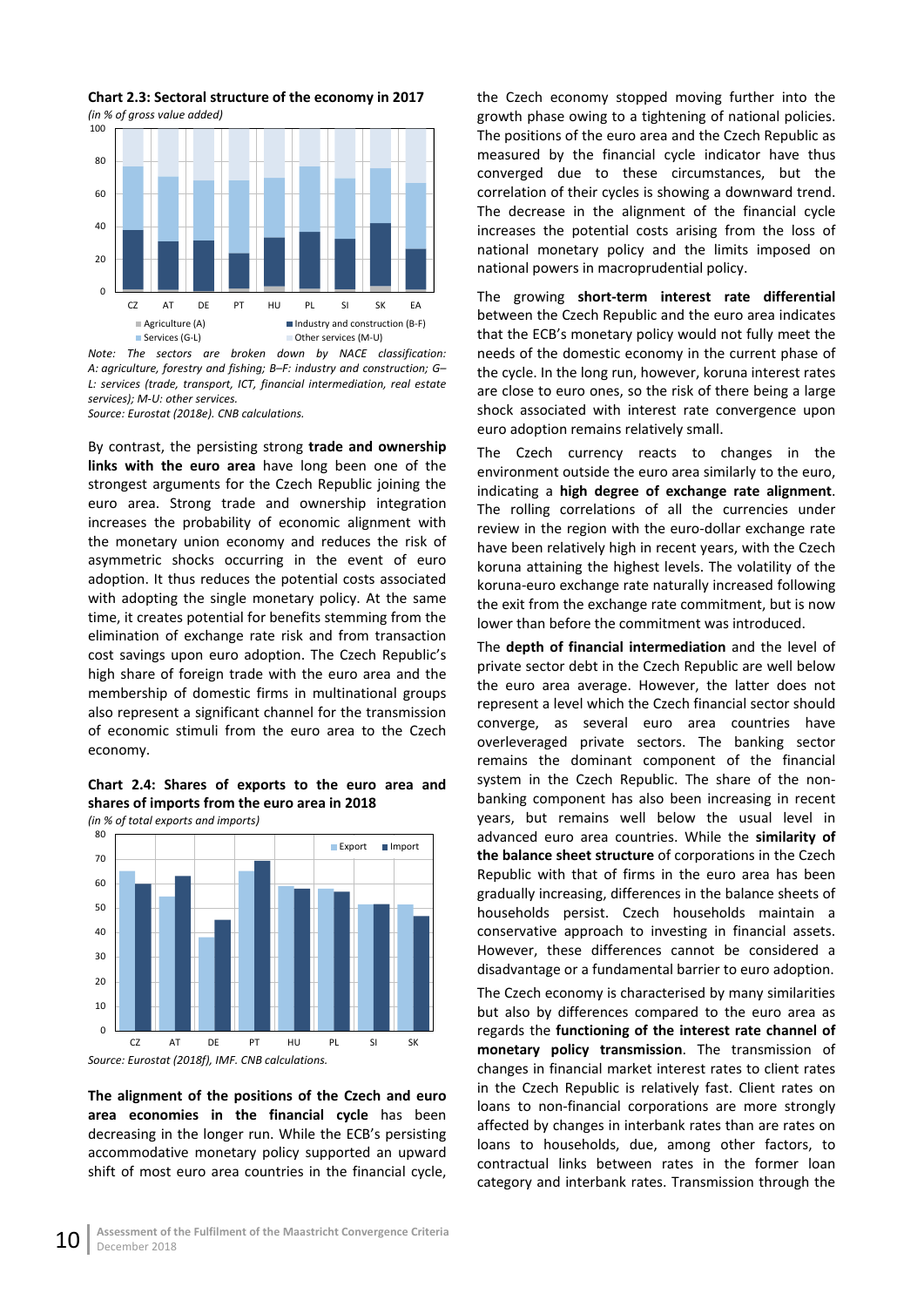individual channels works with different intensities in the Czech Republic and the euro area. The spread between Czech client rates on loans to non-financial corporations and the overnight interbank rate is lower than that in the euro area and its structure is also slightly different, mainly reflecting the greater heterogeneity of euro area countries' risk premia. These differences cannot be considered a fundamental barrier to euro adoption, either.

## <span id="page-16-0"></span>**2.2 Adjustment Mechanisms**

If set correctly, **fiscal policy** – like monetary policy – should have a countercyclical effect and thus be a stabilising element for the economy. Otherwise it becomes a source of shocks and deepening macroeconomic imbalances. The current favourable condition of Czech public finances is creating room for the stabilising function of fiscal policy to operate. This was further supported by the **adoption of the Budget Responsibility Act** in 2017. In the past, however, fiscal policy has tended to have a procyclical effect. On the other hand, fiscal room will be affected to some extent by recently approved discretionary measures, which will foster a long-term upward trend in mandatory expenditure and will be reflected in worse long-term sustainability of government budgets (see MF CR, 2018b, and EC, 2018b).

<span id="page-16-1"></span>

The **labour market** is another important mechanism through which the economy can cope with asymmetric shocks in the absence of independent monetary policy. Labour market indicators have been improving in recent years largely because of the favourable phase of the business cycle. However, they are showing signs of a gradual rise in labour market flexibility in most of the areas under review. Labour market flexibility is being

favourably affected by a rising share of foreign nationals

The process of **spontaneous euroisation** of the Czech economy is characterised by gradually rising use of the euro by non-financial corporations. This is due mainly to high trade integration with the euro area and to natural hedging against exchange rate risk. This process is likely to continue, strengthening the arguments in favour of adopting the euro. In the case of households, by contrast, euroisation has long been very low.

in the population and a higher share of part-time jobs. The Czech Republic is one of the better-scoring countries under review as regards overall competitiveness. A negative aspect is the persisting unemployment trap and low incomes caused by the configuration of the tax and social benefit system, which may limit the flexibility of the labour market in future.

The **condition of the financial sector** of an economy plays an important role in its ability to absorb economic shocks. The Czech banking sector maintains high profitability, good liquidity and solid capitalisation and hence a high level of resilience to potential adverse shocks. It would therefore be able to perform its function as an adjustment and stabilisation mechanism in the event of euro adoption. A spiral between property prices and property purchase loans remains the main source of risk to the banking sector. Risks may also be associated with euro adoption and related entry into the banking union, which will entail the transfer of some powers to the EU level without any transfer of responsibility for the overall condition of the national financial sector.

#### <span id="page-16-2"></span>**Chart 2.6: Overall capital ratios**



*Note: The capital ratio is the ratio of a bank's capital to its riskweighted assets. It thus expresses the bank's financial strength and measures its ability to cover any future losses with capital. Source: IMF (2018a).*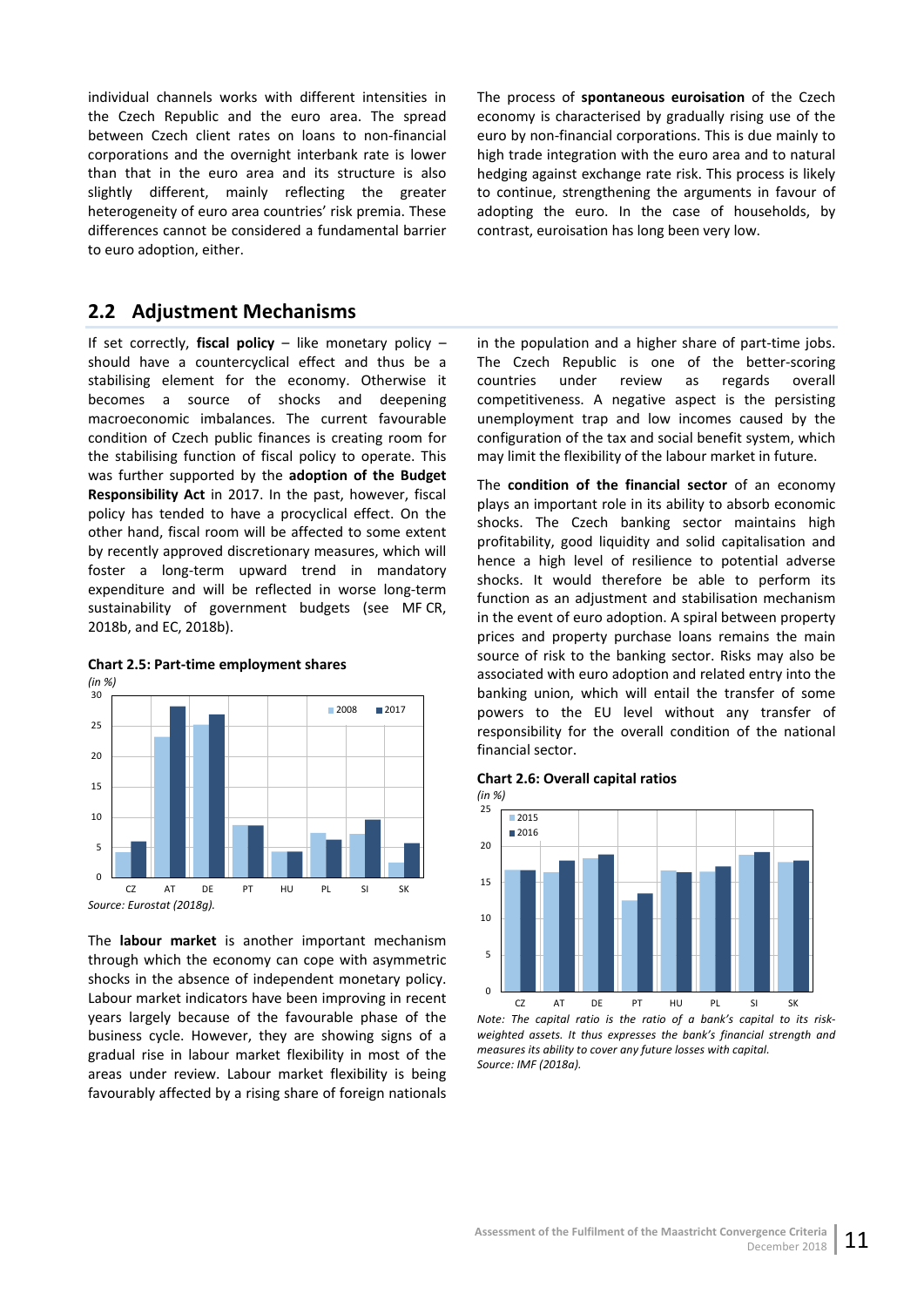# <span id="page-17-0"></span>**3 Situation and Institutional Developments in the Euro Area**

The economic situation in the euro area is stabilised. Economic growth fluctuated around 2% in 2015–2017. However, developments remain mixed across countries. In many countries, stronger economic growth is being hampered by structural problems, loss of competitiveness, sluggish investment growth or high public and private sector debt.

## <span id="page-17-1"></span>**3.1 Situation in the Euro Area**

Economic alignment of euro area countries is essential to the smooth functioning of the monetary union. Persisting differences in economic level are reducing the effectiveness of the single monetary policy, even though some external and internal imbalances have narrowed owing to a stricter regulatory framework.

Economic and political uncertainty in the EU was increased by the UK's decision to leave the EU. This is scheduled to occur on 30 March [2](#page-17-3)019.<sup>2</sup>

Uncertainty in the EU was also increased by the introduction of protectionist measures by the USA. The tariffs on steel and aluminium are having only a marginal impact on exports from EU countries. The USA has so far abandoned the idea of radically increasing tariffs on cars. By contrast, trade talks are underway regarding lifting some tariffs and other trade barriers.

The Greek economy emerged from recession in 2017, the country returned to international bond markets and Greece left the last bailout programme in August 2018.<sup>[3](#page-17-4)</sup> However, its problems cannot be regarded as resolved yet. The country faces a 19% unemployment rate and its general government debt stands at almost 180% of GDP. Moreover, it will probably continue to repay rescue loans until 2060.

The mutual convergence of the euro area member states and their economic growth and the alignment of their business cycles still cannot be regarded as sufficient. Developments in the euro area countries remain very mixed. In 2009–2017, the economic levels of the Baltic countries and Ireland relative to the euro area improved, whereas those of the southern European

countries (Greece, Cyprus, Italy, Spain and Portugal) have decreased since the onset of the crisis. Similar differences are also apparent in the labour market. Although the situation is gradually improving, the unemployment rates in Greece and Spain are still over 15%, and even 30% in the 15–24 age category. In Germany and the Netherlands, by contrast, the unemployment rates have dropped below 4%.

Differences in general government debt levels are also apparent. Debt ratios exceeded 60% of GDP in 12 euro area countries in 2017, with Greece, Italy, Portugal and Belgium even exceeding 100% of GDP. However, the weighted average of public debt in the euro area has gradually declined from its peak of almost 92% in 2014 to less than 87% in 2017. The euro area general government deficit has been falling steadily since 2009, reaching 0.9% of GDP in 2017. In the same year, only seven of the 19 euro area countries were compliant with both the deficit and debt benchmarks.

<span id="page-17-2"></span>**Chart 3.1: Fiscal positions in the euro area and the Czech Republic in 2017**



*Source: Eurostat (2018h).*

The following chart shows compliance with mediumterm budgetary objectives (MTOs) in euro area countries. In 2017, the highest structural deficits were recorded by certain southern European countries (Spain, France and Italy), while Greece had the highest structural surplus. Only nine euro area countries were MTO compliant in 2017.

<span id="page-17-3"></span> $2$  If the EU and the UK reach agreement on the withdrawal deal in time and the deal is duly ratified, the transition period might last until the end of 2020, which should provide enough time to resolve the outstanding issues. In such case, most EU law would in principle continue to apply in the UK until the end of 2020, although without the participation of UK representatives in EU bodies.

<span id="page-17-4"></span><sup>3</sup> The ESM financial assistance programme ended on 20 August 2018. The IMF's Stand-By Arrangement allowing the Fund to be formally involved in providing assistance to Greece, which had been a condition for the ESM programme to continue, expired almost simultaneously on 31 August 2018. However, no funds were paid out under the IMF programme, as in the Fund's view the debt sustainability condition had not been met.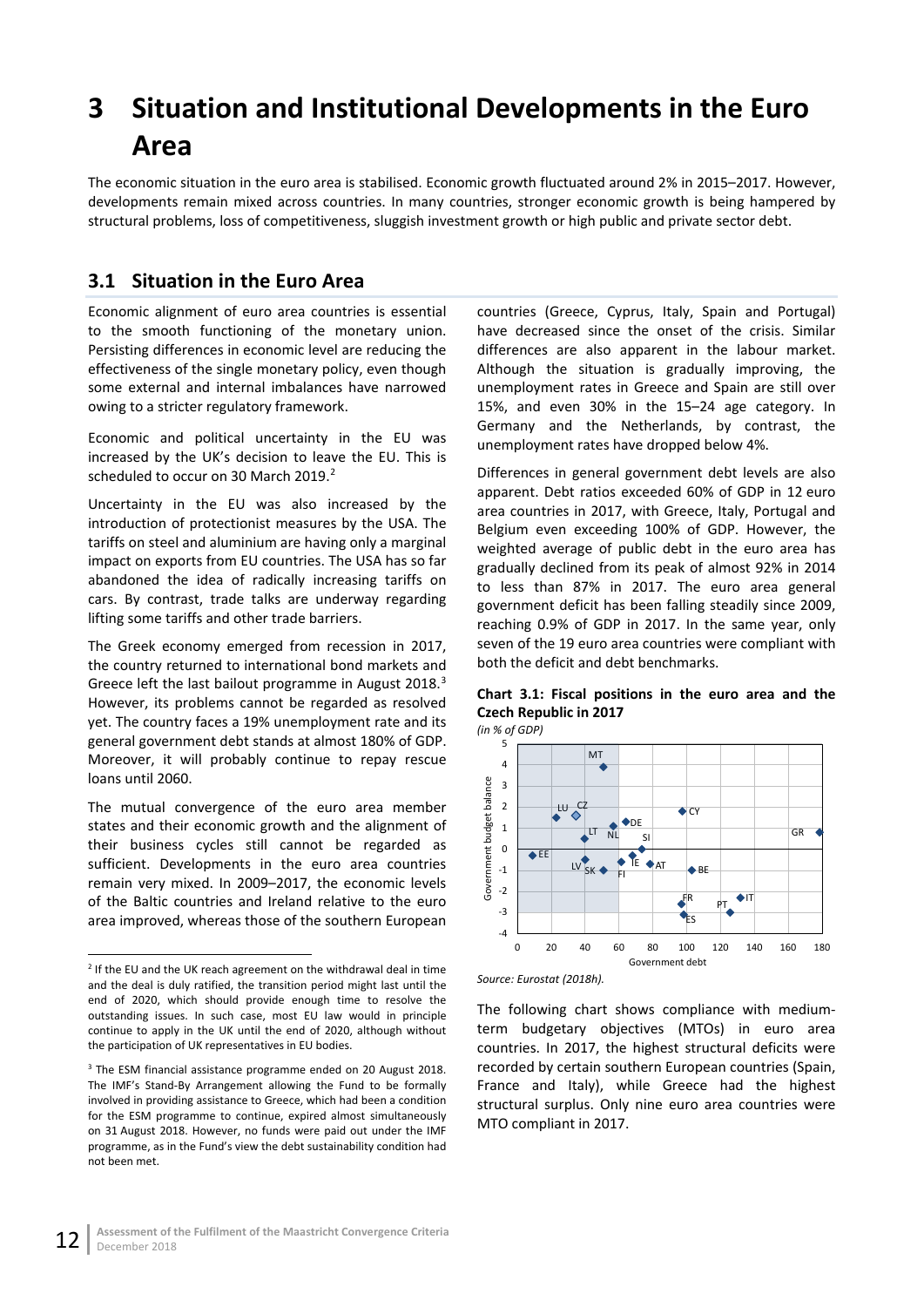<span id="page-18-1"></span>**Chart 3.2: Structural balances and MTOs of euro area countries and the Czech Republic in 2017** *(in % of GDP)*



<span id="page-18-0"></span>*member countries.*

The economic situation in the euro area is stabilised. However, the main obstacles to faster economic growth are persisting systemic shortcomings due, among other things, to inconsistent implementation of structural reforms. The political uncertainty associated with the delays in the Brexit negotiations is not conducive to growth either. Geopolitical risks linked, among other things, with the still unresolved migration crisis are another adverse factor for economic growth.

## **3.2 Institutional Developments in the EU and Related Obligations**

Since the Czech Republic joined the EU, many reforms have been implemented at EU level to enhance the stability of and deepen the union. However, the institutional framework of the EU and especially of the euro area can be expected to evolve. In the Rome Declaration of March 2017, the **Member States confirmed their commitment to complete the economic and monetary union**. Additional institutional and financial obligations may arise for the Czech Republic from the submitted and possible future proposals. These must be taken into consideration when deciding on euro area entry, along with the benefits such proposals may have for the smooth functioning of the euro area and the prosperity of its member states.

2017 saw a continued debate on deepening euro area integration based, among other things, on the *Reflection Paper on the Deepening of the Economic and Monetary Union* (EC, 2017a) published in May 2017. The paper follows up on the March 2017 *White Paper on the Future of Europe* (EC, 2017b), which contains possible scenarios for institutional change, and the *Five Presidents' Report* (EC, 2015), which discusses deepening European integration in the economic, financial and fiscal areas and enhancing democratic accountability and legitimacy. The declared aim is to find a combination of instruments that will lead to greater economic resilience and a better ability to react flexibly to economic shocks without generating further economic and social imbalances. Given the specificities of the EU national economies, these general goals of the Reflection Paper can best be met by allowing the Member States to apply their own approaches while strengthening instruments leading to real and nominal convergence. As regards the scenarios under consideration, what is important for the Czech Republic as a non-euro area state is whether a distinction will be made between euro area and non-euro area states if

measures to strengthen economic and social convergence are implemented.

The measures to complete the economic and monetary union are divided into several stages. In the first stage, measures were taken to strengthen the European semester, an independent advisory European Fiscal Board and Structural Reform Support Service were established and a recommendation on the establishment of independent national productivity boards was issued for euro area countries.

The priorities for the first half of 2018 set at the December 2017 extended Euro Summit included the completion of the banking union, reform of the European Stability Mechanism (ESM) and work on the introduction of a common backstop for the Single Resolution Fund (SRF). At the same time, the Euro Summit and the follow-up discussions demonstrated the EU Member States' support for reforming the ESM while keeping its intergovernmental nature. Its incorporation into EU law in the form of a European Monetary Fund, as proposed by the Commission on 6 December 2017 (EC, 2018f), was thus not accepted.

The Commission submitted further legislative proposals regarding the completion of the Economic and Monetary Union in May 2018. The most significant one as regards newly arising obligations is the proposal to establish a European Investment Stabilisation Function (EISF; EC, 2018d) for euro area member states and countries participating in ERM II. This function aims to help stabilise public investment levels in Member States and facilitate rapid economic recovery. It will provide loans guaranteed by the EU budget combined with a grant component to cover the full costs of the interest, subject to compliance with strict criteria based on sound fiscal and macroeconomic policies. The loans would constitute contingent liabilities for the EU budget and default would pose a risk to other Member States,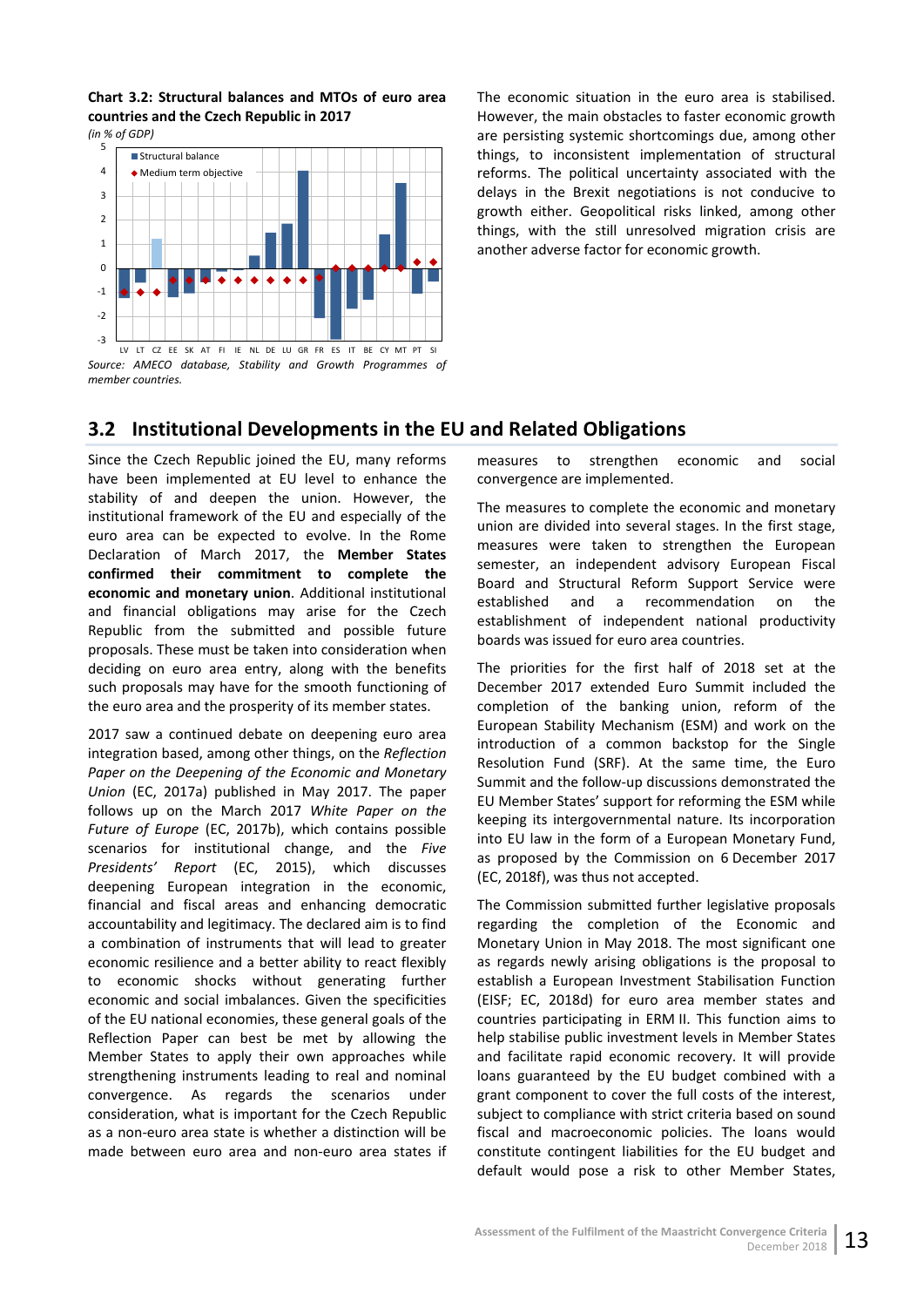including those not eligible to use the instrument under the proposal, in the form of higher transfers to the EU budget. The proposed regulation was accompanied by a draft intergovernmental agreement on the transfer of Member States' contributions the Stabilisation Support Fund (SSF), which would be used to finance the interest rate subsidies under the grant component. The SSF would consist of contributions by euro area and ERM II member states allocated in accordance with the ECB's capital key. The Commission's proposals envisage the EISF having a financial capacity of EUR 30 billion. The criteria for activating this instrument are the absence of a financial assistance programme from the EU or the ESM and the identification of a large shock.<sup>[4](#page-19-0)</sup> The financial impact of the proposed EISF on member states and potential member states of the euro area depends on the final text of the regulation, which has only just started to be discussed, and on any activation of the instrument. Given the current institutional arrangement of the Economic and Monetary Union and the fiscal policies of some Member States, the Czech Republic is fairly sceptical about any form of stabilisation function. The proposed legal basis also seems problematic.

In May 2018, the European Commission also published a proposed *Reform Support Programme 2021–2027* (EC, 2018e).<sup>[5](#page-19-1)</sup> The programme would provide support to all EU Member States for key reforms in areas identified as problematic in the context of the European Semester. The overall budget of EUR 25 billion would be divided into three parts:

- a) EUR 22 billion for a Reform Delivery Tool,
- b) EUR 0.84 billion for a Technical Support Instrument,
- c) EUR 2.16 billion for a Convergence Facility.

The Convergence Facility would provide support to noneuro area countries having made "demonstrable steps" towards adopting the euro within a defined timeframe, including a formal letter from the government of the Member State stating a specific euro area entry date.<sup>[6](#page-19-2)</sup>

Intensive discussions about deepening Economic and Monetary Union were held in EU institutions in the first half of 2018, with the Member States also contributing. A group of countries led by the Netherlands and comprising a further seven northern euro area and noneuro area states was formed in spring 2018, and in June 2018 Germany and France published a joint document setting out their vision for deepening Economic and Monetary Union. The debate in the first half of 2018 culminated in a letter of 25 June 2018 from the Eurogroup President to the President of the European Council and in a 29 June 2018 statement of the extended Euro Summit. According to the statement, work on the reform of the ESM will continue in the second half of 2018 and the discussions on possible instruments for economic convergence and stabilisation in the euro area will continue.

The letter from the Eurogroup President also focuses on the completion of the banking union, suggesting that further steps be taken in the area of reducing and sharing risks in the financial sector. The Single Resolution Mechanism (SRM) became fully operational on 1 January 2016. This includes a Single Resolution Fund (SRF) consisting of banks' contributions. The participating states agreed in December 2015 on temporary public funding as a last resort in the event of a lack of funds in the SRF. The availability of temporary funding is to end at the start of 2024 at the latest, upon the establishment of the common backstop to the SRF. According to the Euro Summit statement, the ESM will provide the common backstop, which will replace the direct bank recapitalisation instrument contained in the ESM. The capacity of the common backstop will be similar to the target level of the SRF.

Proposals to establish a European Deposit Insurance Scheme are also being discussed at the technical level. The conclusions of the June 2018 Euro Summit (General Secretariat of the Council, 2018) call for work to start on a roadmap for beginning political negotiations on the European Deposit Insurance Scheme (EDIS), adhering to all elements of the roadmap to reduce risks in national banking sectors, which was contained in the June 2016 Council conclusions, in the appropriate sequence. The Euro Summit will come back to the common backstop to the SRF and the plan to begin political negotiations on the EDIS in December 2018. In the Czech Republic, the debate on possible participation in the banking union before euro adoption is based on the updated *Impact Study of Participation or Non-participation of the Czech Republic in the Banking Union* (MF CR, 2016c).

Given the ongoing discussions in the EU about the future institutional arrangement of the euro area, the obligations that would arise for the Czech Republic on accession to the euro area cannot be fully assessed at present. The new approach to accepting new members into ERM II is also important from the Czech Republic's perspective (see Box 1 above).

The estimated financial costs associated with the Czech Republic's hypothetical entry into the euro area, which arise mainly from participation in the banking union and the European Stability Mechanism and payment of the rest of the share in the subscribed capital of the ECB, are quantified in Appendix B.

<span id="page-19-0"></span> <sup>4</sup> A large shock is a situation where the unemployment rate in the Member State concerned exceeds the average level over the past 15 years and its year-on-year increase is more than 1 pp. The support is scaled according to growth in the unemployment rate, up to a yearon-year increase of 2.5 pp.

<span id="page-19-1"></span><sup>&</sup>lt;sup>5</sup> This Programme follows up on the May 2017 Regulation of the European Parliament and of the Council (EU) No. 2017/825 on the establishment of the Structural Reform Support Programme for the period 2017 to 2020.

<span id="page-19-2"></span><sup>&</sup>lt;sup>6</sup> If the Czech Republic decided to join the euro area, the Convergence Facility might offset part of the euro adoption-related costs.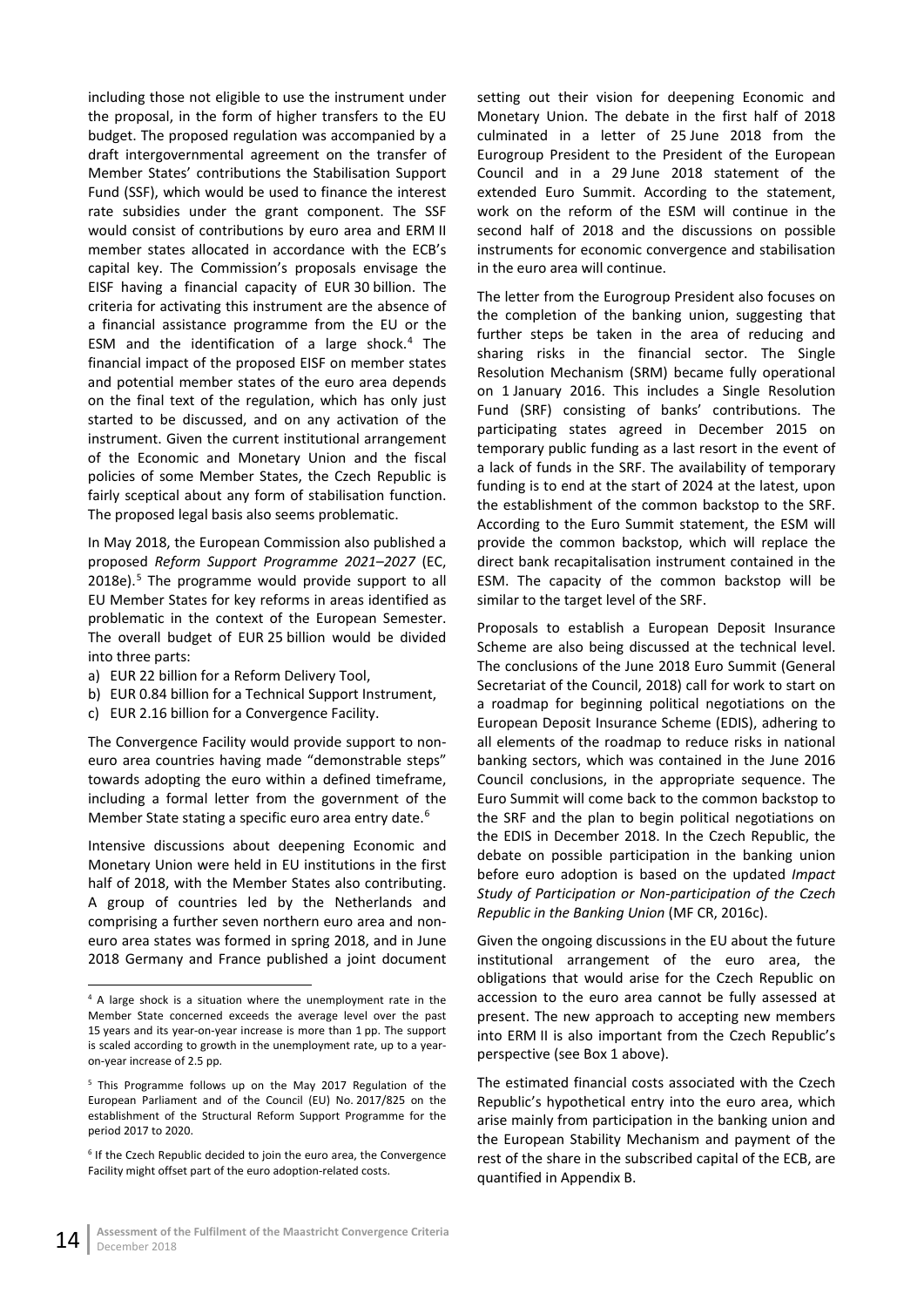# <span id="page-20-0"></span>**References**

- Act concerning the conditions of accession of the Czech Republic, the Republic of Estonia, the Republic of Cyprus, the Republic of Latvia, the Republic of Lithuania, the Republic of Hungary, the Republic of Malta, the Republic of Poland, the Republic of Slovenia and the Slovak Republic and the adjustments to the Treaties on which the European Union is founded, Brussels, Official Journal L 236 , 23/09/2003 P. 0940 – 944, [cited 13/9/2018], <https://www.ecb.europa.eu/ecb/legal/pdf/l\_23620030923en00330049.pdf>.
- Agreement on the transfer and mutualisation of contributions to the Single Resolution Fund [cited 18/9/2017], <http://register.consilium.europa.eu/doc/srv?l=EN&f=ST%208457%202014%20INIT>.
- CNB (2018a): Analyses of the Czech Republic's Current Economic Alignment with the Euro Area. Prague, Czech National Bank, December 2018, to be published in December 2018.
- CNB (2018b): Selected exchange rates. Prague, Czech National Bank, August 2018 [cited 2/11/2018], <http://www.cnb.cz/en/financial\_markets/foreign\_exchange\_market/exchange\_rate\_fixing/selected\_form.jsp.
- CNB (2018c): Convergence criteria. Prague, Czech National Bank, [cited 13/9/2018] <http://www.cnb.cz/en/about\_cnb/international\_relations/cr\_eu\_integration/eu\_integrace\_04.html>.
- Consolidated versions of the Treaty on European Union and the Treaty on the Functioning of the European Union. Council document No. 6655/8/08 REV 8 of 30 January 2015 [cited 18/9/2017], <http://data.consilium.europa.eu/doc/document/ST-6655-2008-REV-8/en/pdf>.
- CZSO (2018): Notification of government deficit and debt. Prague, Czech Statistical Office, April 2018 [cited 13/9/2018] <https://www.czso.cz/csu/czso/ari/notification-of-government-deficit-and-debt-2017>.
- Directive 2014/59/EU of the European Parliament and of the Council of 15 May 2014 establishing a framework for the recovery and resolution of credit institutions and investment firms and amending Council Directive 82/891/EEC, and Directives 2001/24/EC, 2002/47/EC, 2004/25/EC, 2005/56/EC, 2007/36/EC, 2011/35/EU, 2012/30/EU and 2013/36/EU, and Regulations (EU) No 1093/2010 and (EU) No 648/2012, of the European Parliament and of the Council. OJ L 173, 12/6/2014, pp. 190–347 [cited 13/9/2018], <http://eur-lex.europa.eu/legalcontent/EN/TXT/PDF/?uri=CELEX:32014L0059&from=EN>.
- EC (2017): Alert Mechanism Report 2018. Brussels, European Commission, 22/11/2017 [cited 13/9/2018], <https://ec.europa.eu/info/sites/info/files/economy-finance/com-2017-771-en.pdf>.
- EC (2015a): Five Presidents' Report sets out plan for strengthening Europe's Economic and Monetary Union as of 1 July 2015. Brussels, European Commission, June 2015 [cited 13/9/2018], <europa.eu/rapid/press-release\_IP-15-5240\_en.pdf>.
- EC (2017a): Reflection paper on the deepening of the economic and monetary union. Brussels, European Commission, May 2017 [cited 13/9/2018], <https://ec.europa.eu/commission/sites/beta-political/files/reflection-paperemu\_en.pdf>.
- EC (2017b): White paper on the future of Europe and the way forward. Brussels, European Commission, March 2017 [cited 13/9/2018], < https://ec.europa.eu/commission/sites/beta-political/files/reflection-paper-emu\_en.pdf>.
- EC (2017d): Reflection paper on the future of EU finances. Brussels, European Commission, June 2017 [cited 13/9/2018], <https://ec.europa.eu/commission/sites/beta-political/files/reflection-paper-eu-finances\_en.pdf>.
- EC (2017e): State of the Union 2017. Brussels, European Commission, September 2017 [cited 13/10/2018], <europa.eu/rapid/press-release\_SPEECH-17-3165\_en.pdf>.
- EC (2018a): EU Budget for the Future. Brussels, European Commission, 2/5/2018 [cited 13/9/2018], <https://publications.europa.eu/portal2012-portlet/html/downloadHandler.jsp?identifier=746e3243-526a-11e8-be1d-01aa75ed71a1&format=pdf&language=en&productionSystem=cellar&part=>.
- EC (2018b): The 2018 Ageing Report: Economic and Budgetary Projections for the EU Member States. Brussels, European Commission, 25/5/2018 [cited 13/9/2018], <https://ec.europa.eu/info/sites/info/files/economyfinance/ip079\_en.pdf>.
- EC (2018c): Compliance Report, ESM Stability Support Programme for Greece, Fourth Review. Brussels, European Commission, 9/7/2018 [cited 19/9/2018], [<https://ec.europa.eu/info/sites/info/files/economy](https://ec.europa.eu/info/sites/info/files/economy-finance/compliance_report_4r_2018.06.20.docx.pdf)[finance/compliance\\_report\\_4r\\_2018.06.20.docx.pdf>](https://ec.europa.eu/info/sites/info/files/economy-finance/compliance_report_4r_2018.06.20.docx.pdf).
- EC (2018d): Proposal for a Regulation of the European Parliament and of the Council (EU) on the establishment of a European Investment Stabilisation Function. Brussels, European Commission, COM(2018)/387, 31/5/2018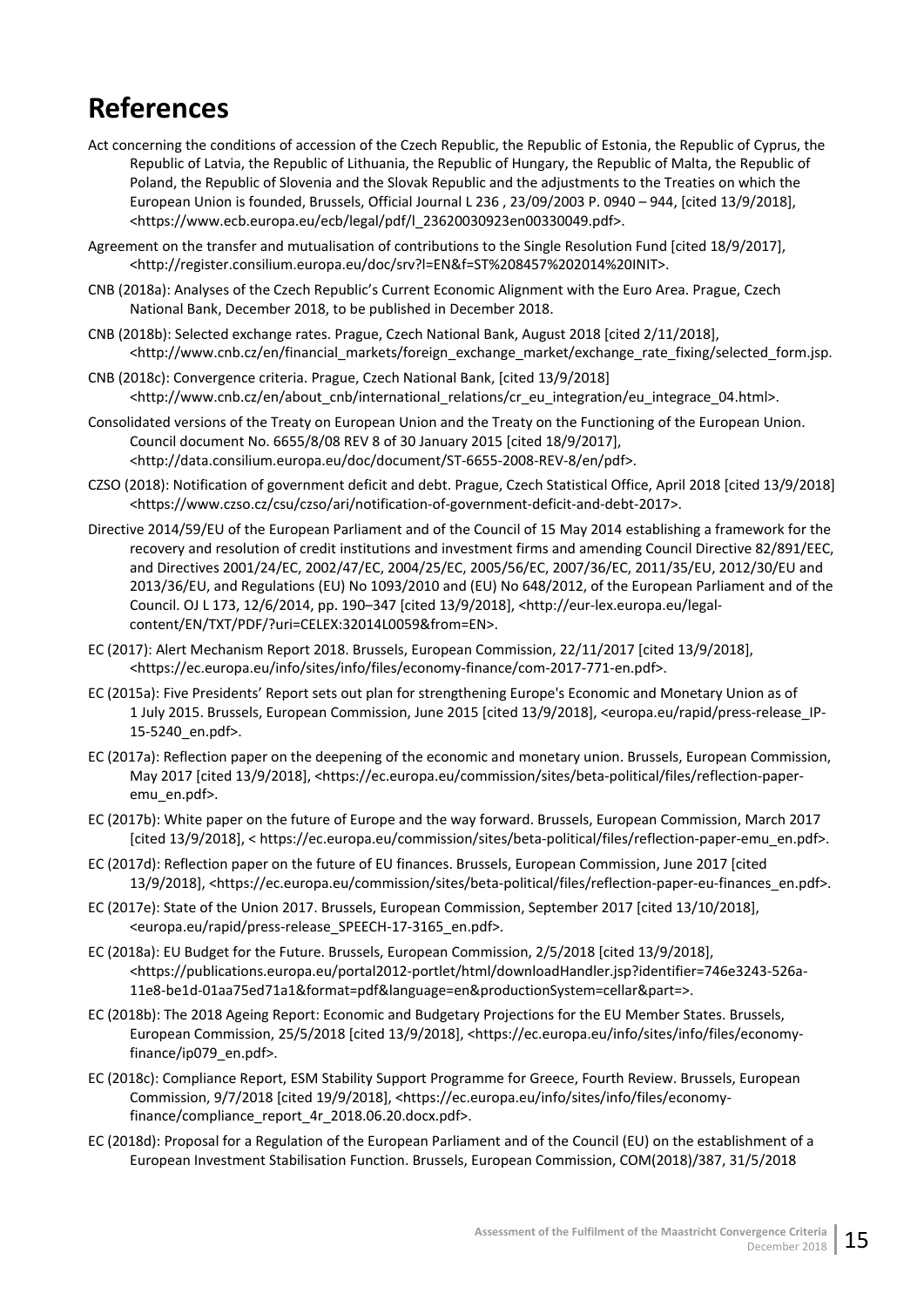[cited 20/9/2018], <https://eur-lex.europa.eu/legalcontent/EN/TXT/HTML/?uri=CELEX:52018PC0387&qid=1535964659286&from=EN>.

- EC (2018e): Proposal for a Regulation of the European Parliament and of the Council (EU) on the establishment of the Reform Support Programme. Brussels, European Commission, COM(2018)/391, 31/5/2018 [cited 30/9/2018], <https://eur-lex.europa.eu/legal-content/EN/TXT/HTML/?uri=CELEX:52018PC0391&from=EN>.
- EC (2018f): Proposal for a Council Regulation (EU) on the establishment of the European Monetary Fund. Brussels, European Commission, COM(2017) 827 final [cited 24/5/2018], <http://www.ipex.eu/IPEXL-WEB/dossier/files/download/082dbcc5602e468101603147a0f504b3.do>.
- EC (2018g): Nominal compensation per employee: total economy. Brussels, European Commission, AMECO database, [cited 25/9/2018], <http://ec.europa.eu/economy\_finance/ameco/user/serie/SelectSerie.cfm>.
- EC (2018h): Convergence Report 2018. Brussels, European Commission, May 2018 [cited 13/9/2018], <https://ec.europa.eu/info/sites/info/files/economy-finance/ip078\_en.pdf>.
- ECB (1996): Progress Towards Convergence. Frankfurt am Main, European Central Bank, November 2004 [cited 13/9/2018],

<https://www.ecb.europa.eu/pub/pdf/conrep/ecb.cr201805.en.pdf?ee1c3b309ded218fe2785c36ce4d65ba>.

- ECB (2013): Decision of the ECB of 30 August 2013 on the paying-up of the ECB's capital by the non-euro area national central banks. Frankfurt am Main, European Central Bank, ECB/2013/31, OJ L 16, 21/1/2014, August 2013 [cited 13/9/2018], <https://www.ecb.europa.eu/ecb/legal/pdf/l\_01620140121en00630064.pdf>.
- ECB (2014): Regulation (EU) No 1163/2014 of the European Central Bank of 22 October 2014 on supervisory fees Frankfurt am Main, European Central Bank, ECB/2014/41, OJ L 311, 31/10/2014, [cited 13/9/2018], <http://eurlex.europa.eu/legal-content/EN/TXT/PDF/?uri=OJ:JOL\_2014\_311\_R\_0006&from=EN>.
- ECB (2018): Convergence Report 2018. Frankfurt am Main, European Central Bank, May 2018 [cited 13/9/2018], <https://www.ecb.europa.eu/pub/pdf/conrep/ecb.cr201805.en.pdf>.
- EU Council Conclusions of 17/6/2016 on a roadmap to complete the Banking Union. Council of the EU, June 2016 [cited 13/9/2018], <www.consilium.europa.eu/media/22927/st10324en16v2.pdf>.
- European Council (2012): European Council conclusions, Brussels, European Commission, December 2012, [cited 13/9/2018], <http://www.consilium.europa.eu/media/21325/euco-annualreport-updated-2012-en.pdf>.
- European Parliament and EU Council (2013): Regulation (EU) No 473/2013 of the European Parliament and of the Council of 21 May 2013 on common provisions for monitoring and assessing draft budgetary plans and ensuring the correction of excessive deficit of the Member States in the euro area. OJ L 140, 27/5/2013, p. 11. Brussels, European Parliament and EU Council, May 2013 [cited 13/9/2018], <http://eur-lex.europa.eu/legalcontent/EN/TXT/PDF/?uri=CELEX:32013R0473&from=EN>.
- Eurostat (2018a): EMU Harmonised Index of Consumer Prices. Luxembourg, Eurostat, August 2018 [cited 13/9/2018], <http://appsso.eurostat.ec.europa.eu/nui/show.do?dataset=prc\_hicp\_mv12r&lang=en>.
- Eurostat (2018b): EMU convergence criterion series monthly data (convergence criterion bond yields). Luxembourg, Eurostat, August 2018 [cited 13/9/2018],

<http://appsso.eurostat.ec.europa.eu/nui/show.do?dataset=irt\_lt\_mcby\_m&lang=en>.

Eurostat (2018c): GDP per capita and price level indices. Luxembourg, Eurostat, September 2018 [cited 25/9/2018], <http://ec.europa.eu/eurostat/statistics-

explained/index.php/GDP\_per\_capita, consumption\_per\_capita\_and\_price\_level\_indices>.

- Eurostat (2018d): Real GDP per capita, growth rate and totals. Luxembourg, Eurostat, August 2018 [cited 25/9/2018], <https://ec.europa.eu/eurostat/web/products-datasets/-/sdg\_08\_10>.
- Eurostat (2018e): GDP and main components (output, expenditure and income). Luxembourg, Eurostat, September 2018 [cited 25/9/2018], <http://ec.europa.eu/eurostat/en/web/products-datasets/-/NAMQ\_10\_GDP>.
- Eurostat (2018f): Member States (EU28) trade by BEC product group since 1999. Luxembourg, Eurostat, September 2018 [cited 25/9/2018],

<http://appsso.eurostat.ec.europa.eu/nui/show.do?dataset=ext\_st\_28msbec&lang=en>.

- Eurostat (2018g): Part-time employment as percentage of the total employment. September 2018 [cited 25/9/2018], <http://appsso.eurostat.ec.europa.eu/nui/show.do?dataset=lfsa\_eppga&lang=en>.
- Eurostat (2018h): Government deficit and debt. Luxembourg, Eurostat, August 2018 [cited 13/9/2018], [<http://ec.europa.eu/eurostat/web/government-finance-statistics/data/main-tables>](http://ec.europa.eu/eurostat/web/government-finance-statistics/data/main-tables).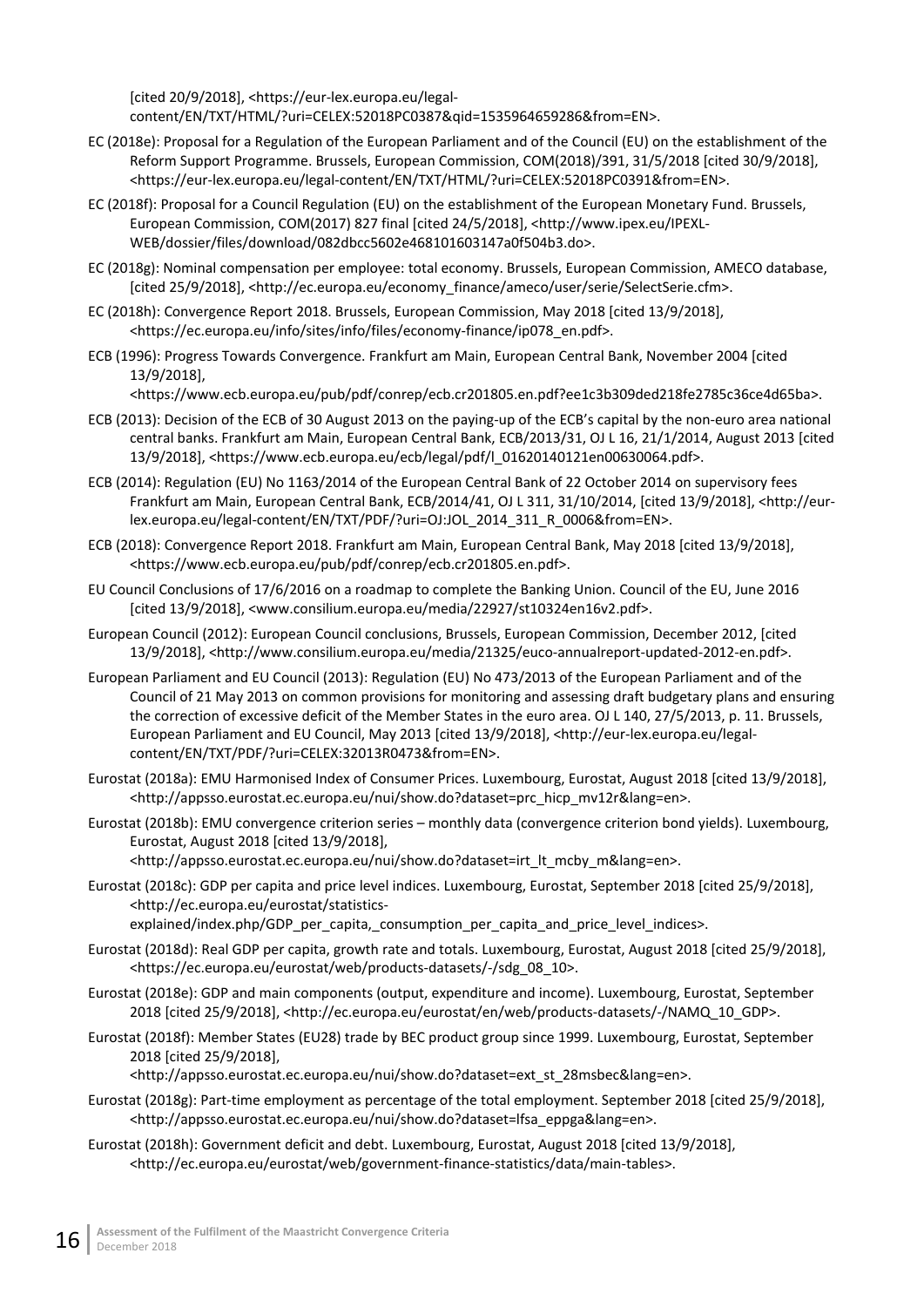- French-German roadmap for the Euro Area (2018): Berlin, 19/6/2018, [cited 19/9/2018] <https://www.economie.gouv.fr/files/files/PDF/2018/Finances-Euro\_Area\_Roadmap-EN.pdf>.
- General Secretariat of the Council (2018): Euro Summit meeting statement. Brussels, 29/6/2018 [cited 13/9/2018], <http://www.consilium.europa.eu/media/35999/29-euro-summit-statement-en.pdf>.
- IMF (2018a): Financial Soundness Indicators. Washington, D.C., IMF, September 2018 [cited 25/9/2018], <https://www.imf.org/external/pubs/ft/fsi/guide/2006/pdf/fsiFT.pdf>.
- IMF (2018b): IMF Country Report No. 18/248 on Greece, Washington D.C., IMF, July 2018, [cited 19/9/2018], <https://www.imf.org/~/media/Files/Publications/CR/2018/cr18248.pdf>.
- MF CR (2013a): The Czech Republic's Updated Euro-area Accession Strategy. Prague, Ministry of Finance of the Czech Republic, December 2007 [cited 13/9/2018], <https://www.zavedenieura.cz/assets/en/media/The-Czech-Republics-Updated-Euro-area-Accession-Strategy-2007.pdf>.
- MF CR (2013b): Informace o vstupu v platnost Smlouvy o stabilitě, koordinaci a správě v hospodářské a měnové unii (Information on the entry into force of the Treaty on Stability, Coordination and Governance in the Economic and Monetary Union). Prague, Ministry of Finance of the Czech Republic, January 2013 [cited 13/9/2018], <http://www.mfcr.cz/cs/aktualne/aktuality/2013/informace-o-vstupu-v-platnost-smlouvy-o-11076>.
- MF CR (2016a): Bankovní unie (Banking union). Prague, Ministry of Finance of the Czech Republic, January 2016 [cited 13/9/2018], <http://www.zavedenieura.cz/cs/euro/eurozona/bankovni-unie>.
- MF CR (2016b): Aktualizace studie dopadu účasti či neúčasti ČR v bankovní unii (Updated impact study of participation or non-participation of the Czech Republic in the banking union). Prague, Ministry of Finance of the Czech Republic, May 2016 [cited 13/9/2018], <http://www.mfcr.cz/assets/cs/media/Studie\_2016-06\_BU-Aktualizace-Studie-dopadu\_v1.pdf>.
- MF CR (2018a): Macroeconomic forecast of the Czech Republic. Prague, Ministry of Finance of the Czech Republic, November 2018 [cited 9/11/2017], < https://www.mfcr.cz/assets/en/media/Macroeconomic-Forecast-November-2018.pdf>.
- MF CR (2018b): Fiscal outlook of the Czech Republic. Prague, Ministry of Finance of the Czech Republic, November 2018 [cited 9/11/2018], <https://www.mfcr.cz/assets/en/media/Fiscal-Outlook-of-the-Czech-Republic-November-2018.pdf>.
- [Protocol \(](http://eur-lex.europa.eu/legal-content/EN/TXT/PDF/?uri=OJ:C:2012:326:FULL&from=EN)No 4) annexed to the Treaty on the European Union and the Treaty on the Functioning of the European Union: on the Statute of the European System of Central Banks and of the European Central Bank. OJ C 326, 26/10/2012, pp. 230–250 [cited 13/9/2018], <http://eur-lex.europa.eu/legalcontent/EN/TXT/PDF/?uri=OJ:C:2012:326:FULL&from=EN>.
- Protocol (No 12) annexed to the Treaty on the European Union and the Treaty on the Functioning of the European Union: on the excessive deficit procedure. OJ C 326, 26/10/2012, pp. 279–280 [cited 13/9/2018], <http://eur-lex.europa.eu/legal-content/EN/TXT/PDF/?uri=OJ:C:2012:326:FULL&from=EN>.
- Protocol (No 13) annexed to the Treaty on the European Union and the Treaty on the Functioning of the European Union: on the convergence criteria. OJ C 326, 26/10/2012, pp. 281–282 [cited 13/9/2018], <http://eur-lex.europa.eu/legal-content/EN/TXT/PDF/?uri=OJ:C:2012:326:FULL&from=EN>.
- Regulation (EU) 2017/825 of the European Parliament and of the Council of 17 May 2017 on the establishment of the Structural Reform Support Programme for the period 2017 to 2020 and amending Regulations (EU) No 1303/2013 and (EU) No 1305/2013, OJ L 129, 19/5/2017, p. 1–16 [cited 26/9/2018], <http://data.europa.eu/eli/reg/2017/825/oj>.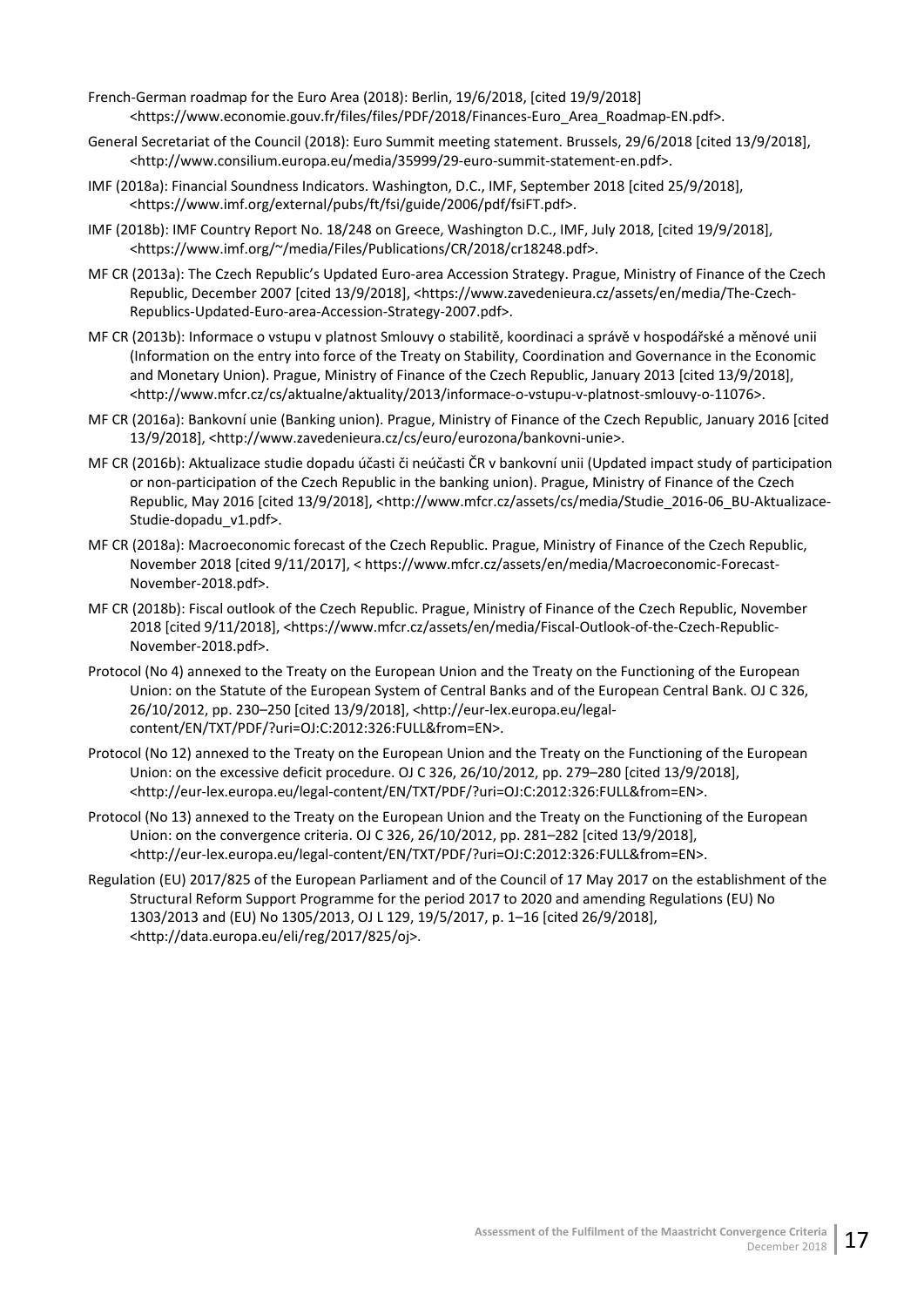# <span id="page-23-0"></span>**A Appendix – Maastricht Convergence Criteria**

## <span id="page-23-1"></span>**Criterion on Price Stability**

### **Treaty provisions**

The first indent of Article 140(1) of the Treaty requires: "the achievement of a high degree of price stability; this will be apparent from a rate of inflation which is close to that of, at most, the three best performing Member States in terms of price stability".

Article 1 of Protocol No. 13 on the Convergence Criteria also stipulates that: "The criterion on price stability shall mean that a Member State has a price performance that is sustainable and an average rate of inflation, observed over a period of one year before the examination, that does not exceed by more than 1.5 percentage points that of, at most, the three best performing Member States in terms of price stability. Inflation shall be measured by means of the consumer price index on a comparable basis taking into account differences in national definitions."

### **Application of Treaty provisions in ECB and EC Convergence Reports**

With regard to "an average rate of inflation, observed over a period of one year before the examination", the inflation rate is calculated using the increase in the latest available 12-month average of the Harmonised Index of Consumer Prices (HICP) over the previous 12-month average.

The reference value of the price criterion is calculated as 1.5 percentage points plus the simple arithmetic average of the rate of inflation in the three countries with the lowest inflation rates, provided that this rate is compatible with price stability.

### **Implementation of the price stability criterion – current practice**

Both the Treaty and the Protocol in some areas leave scope for interpretation by the institutions that assess the fulfilment of the criteria in their Convergence Reports (the European Commission and ECB). Therefore, when assessing the fulfilment of the criteria one should also take into account the specific way in which these institutions implement the criterion. Previous practice shows that countries with low or negative inflation rates are not automatically excluded as reference countries. Only countries that record significant deviations in inflation from the other EU countries owing to extraordinary or specific factors are excluded.

## <span id="page-23-2"></span>**Criterion on the Government Financial Position**

### **Treaty provisions**

The second indent of Article 140(1) of the Treaty requires "the sustainability of the government financial position; this will be apparent from having achieved a government budgetary position without a deficit that is excessive as determined in accordance with Article 126(6) of the Treaty".

Article 2 of Protocol No. 13 on the Convergence Criteria stipulates that this criterion "shall mean that at the time of the examination the Member State is not the subject of a Council decision under Article 126(6) of this Treaty that an excessive deficit exists".

Article 126 of the Treaty sets out the excessive deficit procedure, which is specified in more detail in the Stability and Growth Pact. According to Article 126(3) of the Treaty, the European Commission shall prepare a report assessing whether an excessive deficit exists on the basis of the following two criteria if a Member State does not fulfil the requirements for budgetary discipline.

- 1. whether the ratio of the planned or actual government deficit to GDP exceeds a reference value (defined in Protocol No. 12 on the excessive deficit procedure as 3% of GDP), unless:
	- a. either the ratio has declined substantially and continuously and reached a level that comes close to the reference value;
	- b. or, alternatively, the excess over the reference value is only exceptional and temporary and the ratio remains close to the reference value.
- 2. whether the ratio of government debt to GDP exceeds a reference value (defined in the Protocol on the Excessive Deficit Procedure as 60% of GDP), unless the ratio is sufficiently diminishing and approaching the reference value at a satisfactory pace.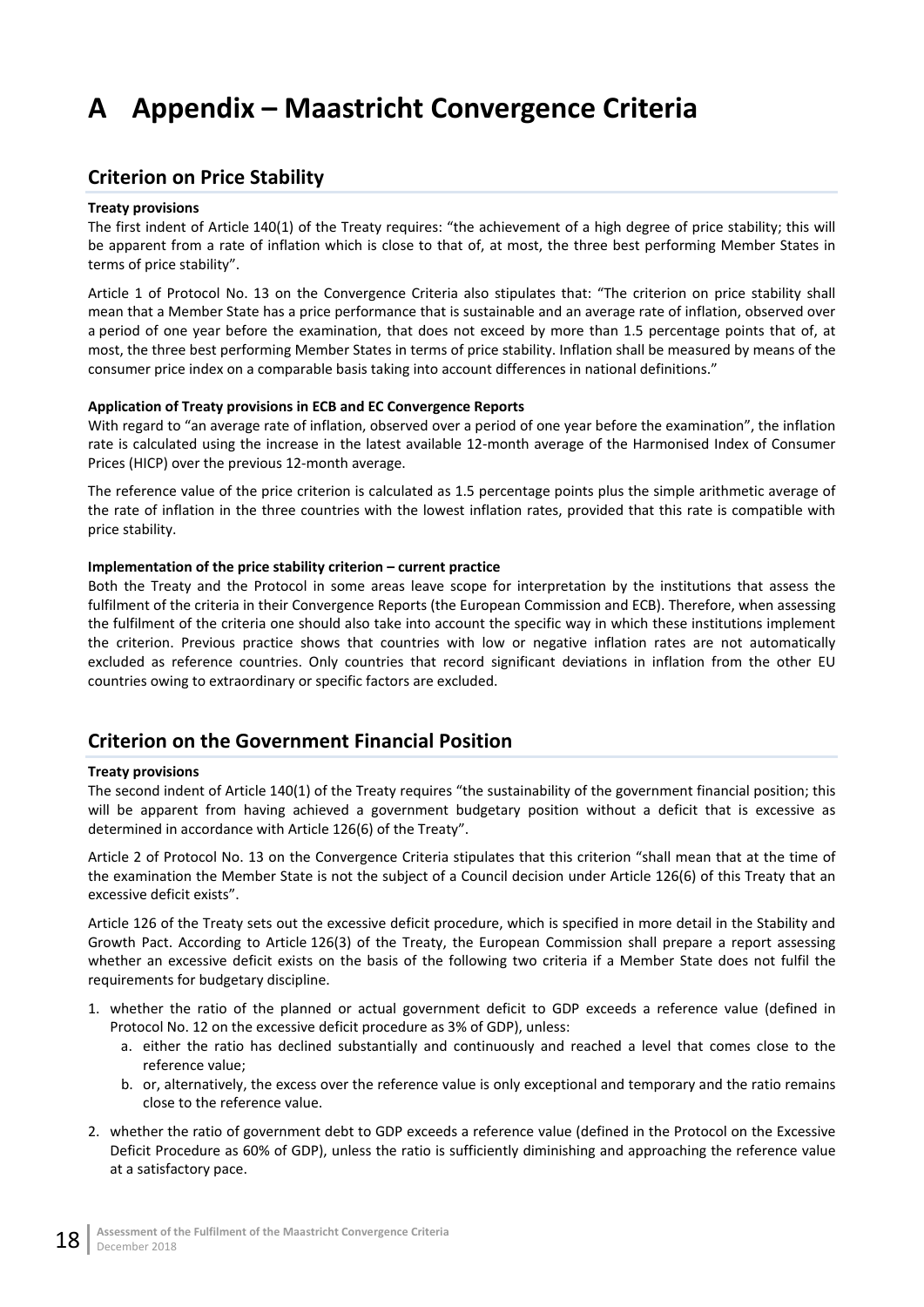However, several other steps need to be taken between the European Commission's report and the start of the excessive deficit procedure. The excessive deficit procedure is opened by the EU Council, acting on a proposal from the European Commission. The EU Council also closes the procedure, acting on a recommendation from the Commission.

## <span id="page-24-0"></span>**Criterion on the Convergence of Interest Rates**

### **Treaty provisions**

The fourth indent of Article 140(1) of the Treaty requires: "the durability of convergence achieved by the Member State…and of its participation in the exchange-rate mechanism being reflected in the long-term interest-rate levels".

Article 4 of Protocol No. 13 on the Convergence Criteria specifies that: "The criterion on the convergence of interest rates…shall mean that, observed over a period of one year before the examination, a Member State has had an average nominal long-term interest rate that does not exceed by more than two percentage points that of, at most, the three best performing Member States in terms of price stability. Interest rates shall be measured on the basis of long-term government bonds or comparable securities, taking into account differences in national definitions."

### **Implementation of the criterion on the convergence of interest rates**

As in the case of the price stability criterion, the Treaty and the Protocol provide scope for a looser interpretation of the specific value of the criterion. It is within the competence of the assessing institutions to decide whether the calculation of the interest rate criterion will include all three countries used for the calculation of the price stability criterion or whether certain countries will be excluded from the calculation of the interest rate criterion.

Interest rates measured on the basis of long-term government bonds or comparable securities are regarded as longterm interest rates. These interest rate statistics are based on monthly average interest rates on long-term government bonds in per cent per annum. Bonds with residual maturities ranging from 8 to 12 years are classified as benchmark bonds (this range is fully in line with the conditions on the Czech government bond market and is based on the Czech government bond issue frequency). A combination of bonds whose average residual maturity is as close to 10 years as possible is then generated from this set.

## <span id="page-24-1"></span>**Criterion on Participation in the Exchange Rate Mechanism**

### **Treaty provisions**

The third indent of Article 140(1) of the Treaty requires: "the observance of the normal fluctuation margins provided for by the exchange-rate mechanism of the European Monetary System, for at least two years, without devaluing against the euro".

Article 3 of Protocol No. 13 on the Convergence Criteria stipulates that: "The criterion on participation in the exchange-rate mechanism of the European Monetary System referred to in the third indent of Article 140(1) of the Treaty shall mean that a Member State has respected the normal fluctuation margins provided for by the exchangerate mechanism of the European Monetary System without severe tensions for at least the last two years before the examination. In particular, the Member State shall not have devalued its currency's bilateral central rate against the euro on its own initiative for the same period."

### **Application of Treaty provisions in ECB and EC Convergence Reports**

The Treaty refers to the criterion of participation in the European exchange-rate mechanism (ERM until December 1998 and ERM II since January 1999).

First, the ECB and the EC assess whether the country has participated in ERM II "for at least the last two years before the examination", as stated in the Treaty.

Second, as regards the definition of "normal fluctuation margins", the ECB recalls the formal opinion that was put forward by the European Monetary Institute Council in October 1994 and its statements in the November 1995 report entitled "Progress towards Convergence".

The European Monetary Institute Council's opinion of October 1994 stated that "the wider band has helped to achieve a sustainable degree of exchange rate stability in the ERM", that it "considers it advisable to maintain the present arrangements", and that "member countries should continue to aim at avoiding significant exchange rate fluctuations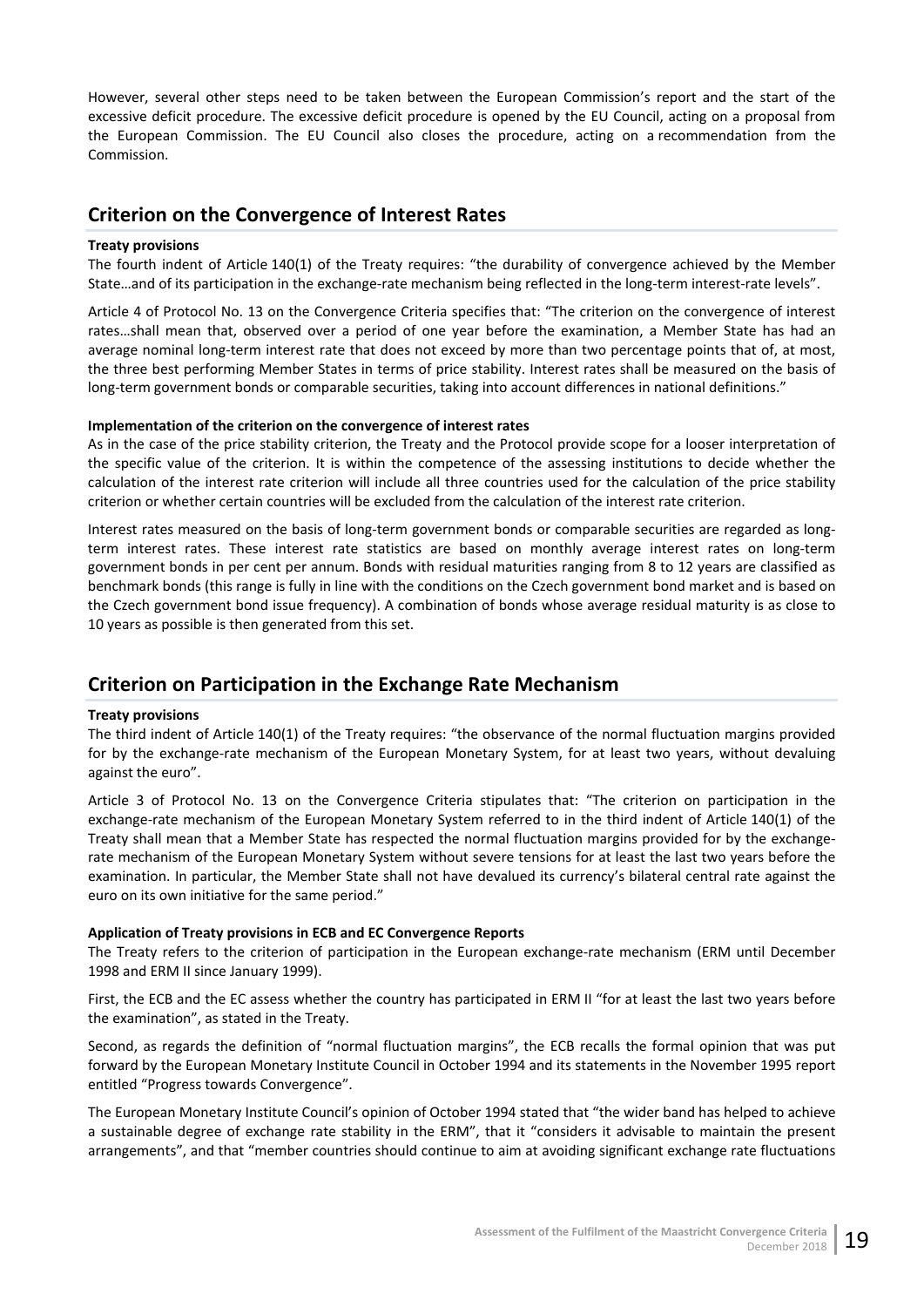by gearing their policies to the achievement of price stability and the reduction of fiscal deficits, thereby contributing to the fulfilment of the requirements set out in Article 140(1) of the Treaty and the relevant protocol".

In the "Progress towards Convergence" report it was stated that "when the Treaty was conceived, the 'normal fluctuation margins' were ±2.25 % around bilateral central parities, whereas a ±6 % band was a derogation from the rule. In August 1993 the decision was taken to widen the fluctuation margins to ±15 %. The interpretation of the criterion, in particular of the concept of 'normal fluctuation margins', became less straightforward." It was then also proposed that account would need to be taken of "the particular evolution of exchange rates in the European Monetary System (EMS) since 1993 in forming an ex post judgement".

Against this background, in the assessment of exchange rate developments the emphasis is placed on exchange rates being close to the ERM II central rates.

Third, the issue of the presence of "severe tensions" or "strong pressures" on the exchange rate is addressed by examining the degree of deviation of exchange rates from the ERM II central rates against the euro. Other indicators, such as short-term interest rate differentials vis-à-vis the euro area and their evolution, are used as well. The role played by foreign exchange interventions is also considered.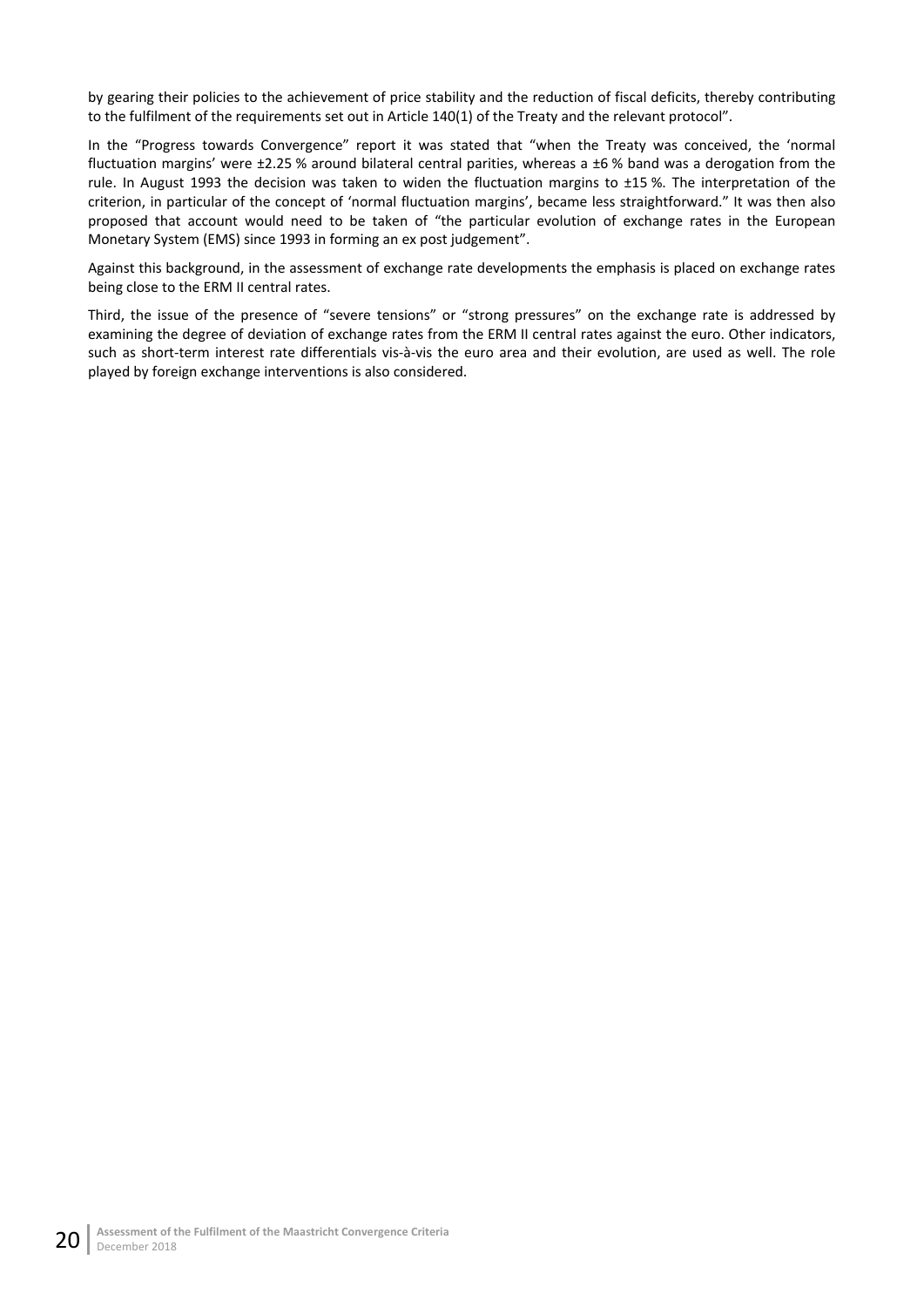# <span id="page-26-0"></span>**B Appendix – Estimated Financial Obligations for the Czech Republic of Hypothetical Euro Area Entry**

The table below lists the estimated direct financial costs in the hypothetical case of the Czech Republic entering the euro area, and the financial obligations closely linked with entry, based on the current legal settings and a number of simplifying assumptions about economic factors. These are the financial costs for the Czech Republic (the public sector) or economic entities established in the Czech Republic. An exchange rate of CZK 25.6 to the euro, the expected exchange rate in 2018 Q4, is used for all currency conversions.

The table does not capture other facts that would have an impact on the Czech Republic's budget or, more broadly, on the method of implementing budgetary and fiscal policy in the event of euro area entry. Budgetary impacts would stem from any financial penalties that might be imposed on euro area countries under EU surveillance of members' budgetary policies or surveillance of macroeconomic imbalances.

The implementation of budgetary and fiscal policy in the Czech Republic would be affected, among other things, by Regulation (EU) No. 473/2013 of the European Parliament and of the Council, which deepens EU surveillance of euro area members' budgetary policies. Euro area countries could also de facto make euro adoption in the Czech Republic conditional on the completion of ratification of the Treaty on Stability, Coordination and Governance in the Economic and Monetary Union. The aforementioned Regulation and Treaty require the introduction of national legal regulations or institutions that will support compliance with the EU rules on budgetary discipline (the Stability and Growth Pact). Moreover, the Treaty tightens these rules in some cases, and that could also affect the Czech Republic.

| Payment of the rest of the Czech Republic's share in the subscribed capital of the ECB                                                              | Unit           | <b>Estimate</b> |
|-----------------------------------------------------------------------------------------------------------------------------------------------------|----------------|-----------------|
| - Following euro area entry, the CNB would have to pay up the outstanding amount of the subscribed                                                  | <b>EUR</b> mil | 167.5           |
| capital of the ECB (Article 48 of the Protocol on the Statute of the European System of Central Banks                                               | CZK bn         | 4.3             |
| and of the European Central Bank).                                                                                                                  |                |                 |
| - Only a minimal percentage (3.75%) of the subscribed capital of the ECB has been paid up to date, as                                               |                |                 |
| a contribution to the operational costs of the ECB (Decision ECB/2013/31).                                                                          |                |                 |
| Obligations associated with the Czech Republic's participation in the European Stability Mechanism                                                  | <b>Unit</b>    | <b>Estimate</b> |
| - The total obligation is CZK 413.7 billion, of which CZK 365.2 billion is a contingent liability payable in                                        | EUR bn         | $1.9*$          |
| the event of full use of the European Stability Mechanism's lending capacity and in the extreme<br>scenario.                                        | CZK bn         | $48.5*$         |
| - The Czech Republic would then have to pay up capital totalling around CZK 48.2 billion within four                                                |                |                 |
| years. These funds will remain the property of the Czech Republic, which in exchange will receive                                                   |                |                 |
| shares of the European Stability Mechanism of the same total nominal value. The Czech Republic                                                      |                |                 |
| will also acquire the relevant shareholder's rights and obligations.                                                                                |                |                 |
| - The Czech Republic may theoretically adopt the euro without becoming a contracting party to the                                                   |                |                 |
| European Stability Mechanism, but euro area members can de facto make their consent to euro                                                         |                |                 |
| adoption in the Czech Republic conditional on European Stability Mechanism entry.                                                                   |                |                 |
| Liabilities to the Single Resolution Fund                                                                                                           | Unit           | <b>Estimate</b> |
| - The Czech Republic is obliged to join the banking union no later than upon euro adoption.                                                         | EUR bn         | up to           |
| - The intergovernmental Agreement on the transfer and mutualisation of contributions to the Single                                                  |                | $1.1***$        |
| Resolution Fund requires that the contributions of banking institutions be transferred to the fund by                                               | CZK bn         | up to           |
| the end of a transitional period.                                                                                                                   |                | $27.8**$        |
| - The annual fees that Czech banks would have paid for the operation of the Single Resolution Board                                                 |                |                 |
| in 2018 if the Czech Republic had been a banking union member in the said year.                                                                     | <b>EUR</b> mil | 1.1             |
| - Euro area countries can make their consent to euro adoption in the Czech Republic conditional on                                                  | CZK mil        | 27.8            |
| the completion of ratification of this Agreement in the Czech Republic.                                                                             |                |                 |
| - The provisions of the Agreement will start to apply to the Czech Republic upon euro area entry (or                                                |                |                 |
| banking union entry, should the Czech Republic join the banking union before adopting the<br>$euro).***$                                            |                |                 |
| Costs associated with the Czech Republic's participation in the Single Supervisory Mechanism                                                        | Unit           | <b>Estimate</b> |
| These reflect the total annual fees that Czech banks would have paid the ECB for supervision in                                                     | <b>EUR</b> mil | 5.4             |
| 2018 if the Czech Republic had been a banking union member in the said year.****                                                                    | CZK mil        | 139.5           |
| * Daid-un capital represents CZK AR 2 billion of the Czech Republic's share in the subscribed capital of the European Stability Mechanism:<br>Note: |                |                 |

*Note: \* Paid-up capital represents CZK 48.2 billion of the Czech Republic's share in the subscribed capital of the European Stability Mechanism; the rest is contingent liabilities. The Czech Republic's share in the subscribed capital does not take into account a temporary correction of the European Stability Mechanism capital subscription key, to which economically weaker European Stability Mechanism members are entitled (and to which the Czech Republic would also be entitled in the current situation).*

*\*\* This is the upper limit signifying the target level of the National Resolution Fund (CZK 25.1 billion). The size of banks' contributions in the banking union will depend on their risk profile and on the specific number of Member States that join the banking union. In the case of the Czech Republic, with its less risky banking sector, the amount transferred would probably be lower than stated here.*

*\*\*\* In the event of accession to the banking union after 2023, the contributions in the National Resolution Fund would have to be transferred to the SRF as of the date of entry.*

*\*\*\*\* Assuming an unchanged distribution of banks in the banking union and the Czech Republic in 2017 (i.e. using the end-2016 data).*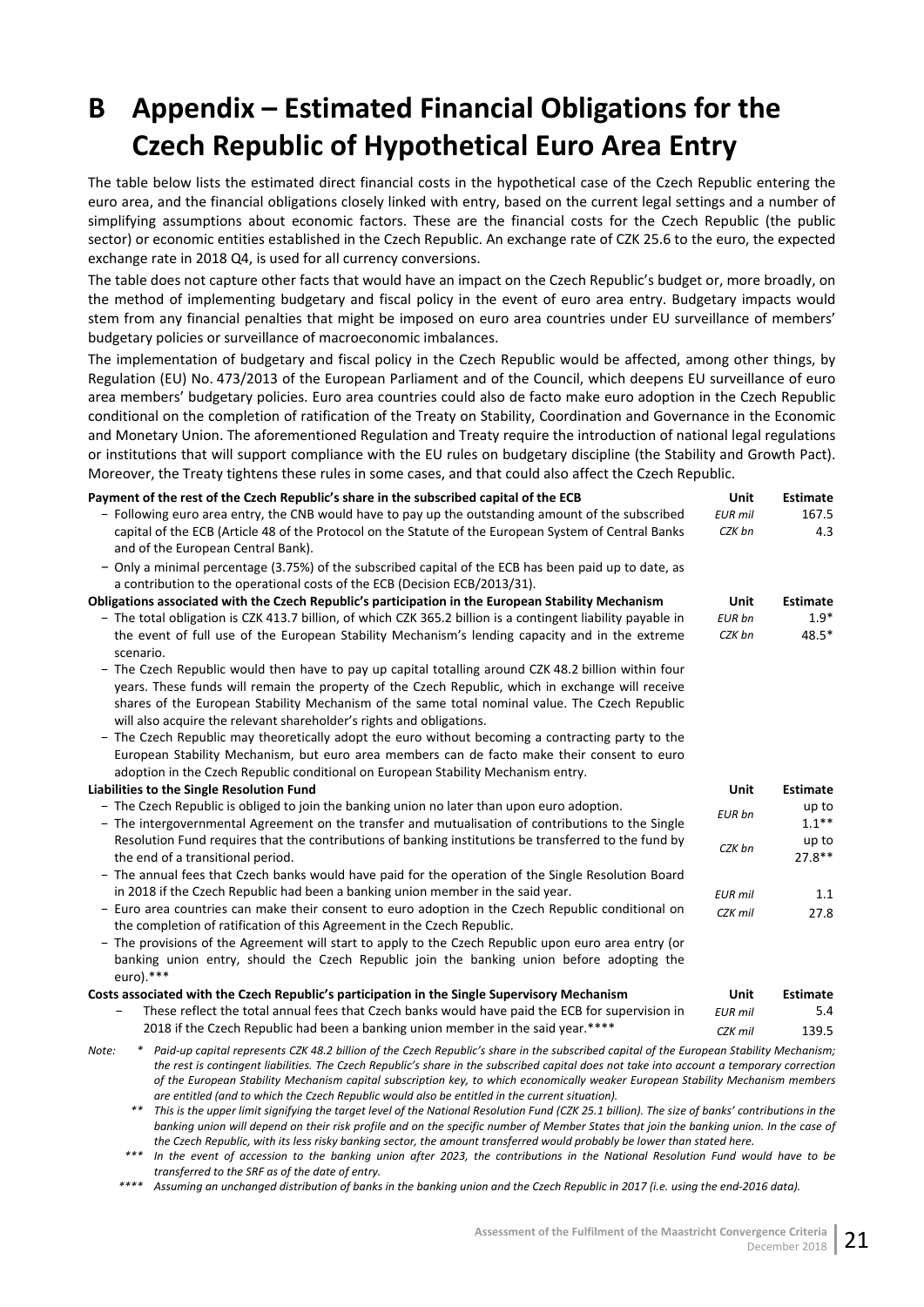# <span id="page-27-0"></span>**C Appendix – Glossary**

An **asymmetric shock** is a macroeconomic shock with an uneven impact on the individual countries of the monetary union.

The **cyclically adjusted balance** of the general government sector is used to identify the fiscal policy stance, as it does not include revenues and expenditures generated by the position of the economy in the business cycle.

**Discretionary measures** are direct interventions by executive or legislative authorities in the revenues and expenditures of the general government sector.

The **euro area** comprises the EU Member States that have adopted the euro under the Treaty. As of 1 January 1999, the euro area consisted of eleven countries – Austria, Belgium, Finland, France, Germany, Ireland, Italy, Luxembourg, the Netherlands, Portugal and Spain. Greece joined the euro area in 2001, followed by Slovenia in 2007, Cyprus and Malta in 2008, Slovakia in 2009, Estonia in 2011, Latvia in 2014 and Lithuania in 2015.

The **European Stability Mechanism** is a financial assistance fund for EU Member States that use the euro as their currency. It was established in 2012 by an international treaty outside EU law, so it is an independent international financial institution. However, its operations are closely linked with EU law as well as EU and euro area institutions.

The **Euro Summit** is a meeting of the heads of state or government of the euro area countries. The Extended Euro Summit is a Euro Summit attended also by the heads of state or government of other EU Member States.

The **general government** sector is defined using internationally harmonised rules at EU level. In the Czech Republic, it consists of three main subsectors under ESA 2010 methodology: central government, local government and social security funds.

The **Harmonised Index of Consumer Prices** is an index measuring the price level. It is constructed on the basis of regular monitoring of prices of selected goods and services, which have certain weights in the consumer basket. Its calculation in EU countries is governed by unified and legally binding procedures, which enables cross-country comparisons. It is therefore used to assess the criterion on price stability.

**Inflation** is growth in the general price level, i.e. internal depreciation of a currency. The price level is measured using price indices such as the Harmonised Index of Consumer Prices.

**Long-term interest rates** are measured on the basis of longterm government bonds or comparable securities. These interest rate statistics are based on monthly average interest rates on long-term government bonds in per cent per annum. Bonds with residual maturities ranging from 8 to 12 years are classified as benchmark bonds (this range is fully in line with the conditions on the Czech government bond market and is based on the Czech government bond issue frequency). A combination of bonds whose average residual maturity is as close to 10 years as possible is then generated from this set.

The **medium-term objective** is expressed in terms of the structural balance and implies public finance sustainability in the country concerned. For the Czech Republic, it currently equates to a structural balance of -1% of GDP.

**One-off and other temporary operations** are measures on the revenue or expenditure side that have only a temporary effect on the general government balance and often stem from events beyond the direct control of executive or legislative authorities (e.g. expenditure on flood damage repairs).

**Ratings** are a standard international tool for assessing the creditworthiness of countries in order to evaluate their credibility. A rating tells foreign firms how risky it is to do business in the country and quantifies how likely it is that the country will be able to meet its obligations. It therefore reflects the quality of a country as a borrower and its economic ability to meet its obligations and repay both interest and principal in time and in full.

The **Single Resolution Fund** is a fund financed by contributions from banks, collected by the participating countries. Lending between national compartments will be allowed. To prevent a shortage of funds in the SRF during a transitional period (until the end of 2023), the states of the banking union have agreed on temporary public funding in the form of individual (not mutualised) credit lines. A permanent mechanism of financial backstops should be fully operational by the end of the transitional period.

The **Single Resolution Mechanism** is a mechanism comprising a centralised board, which will prepare proposals for bank resolution procedures, and a fund for bank resolution in the banking union. Its objective is to ensure proper bank resolution with a minimal impact on public budgets, as the bank's shareholders and creditors, as well a dedicated fund financed by banks themselves, will bear primary responsibility for covering any losses.

The **Single Supervisory Mechanism** is a new system of banking supervision in the EU. It falls within the competence of the ECB and the national competent authorities of the participating countries.

The **Stability and Growth Pact** is a binding framework for the coordination of national fiscal policies in the European Union. If an EU Member State has a general government deficit exceeding 3% of GDP, or does not reduce its debt exceeding 60% of GDP at a sufficient pace, an **excessive deficit procedure** is usually opened against it. This procedure is opened on the basis of a comprehensive assessment of the country's economic and budgetary situation. For example, if the excessive deficit (or debt) is only temporary, caused by adverse (cyclical) economic developments, an excessive deficit procedure may not be launched. The penalties imposed differ according to whether or not the country is a member of the euro area.

The **structural balance** is the difference between the cyclically adjusted balance and one-off and temporary operations (see above).